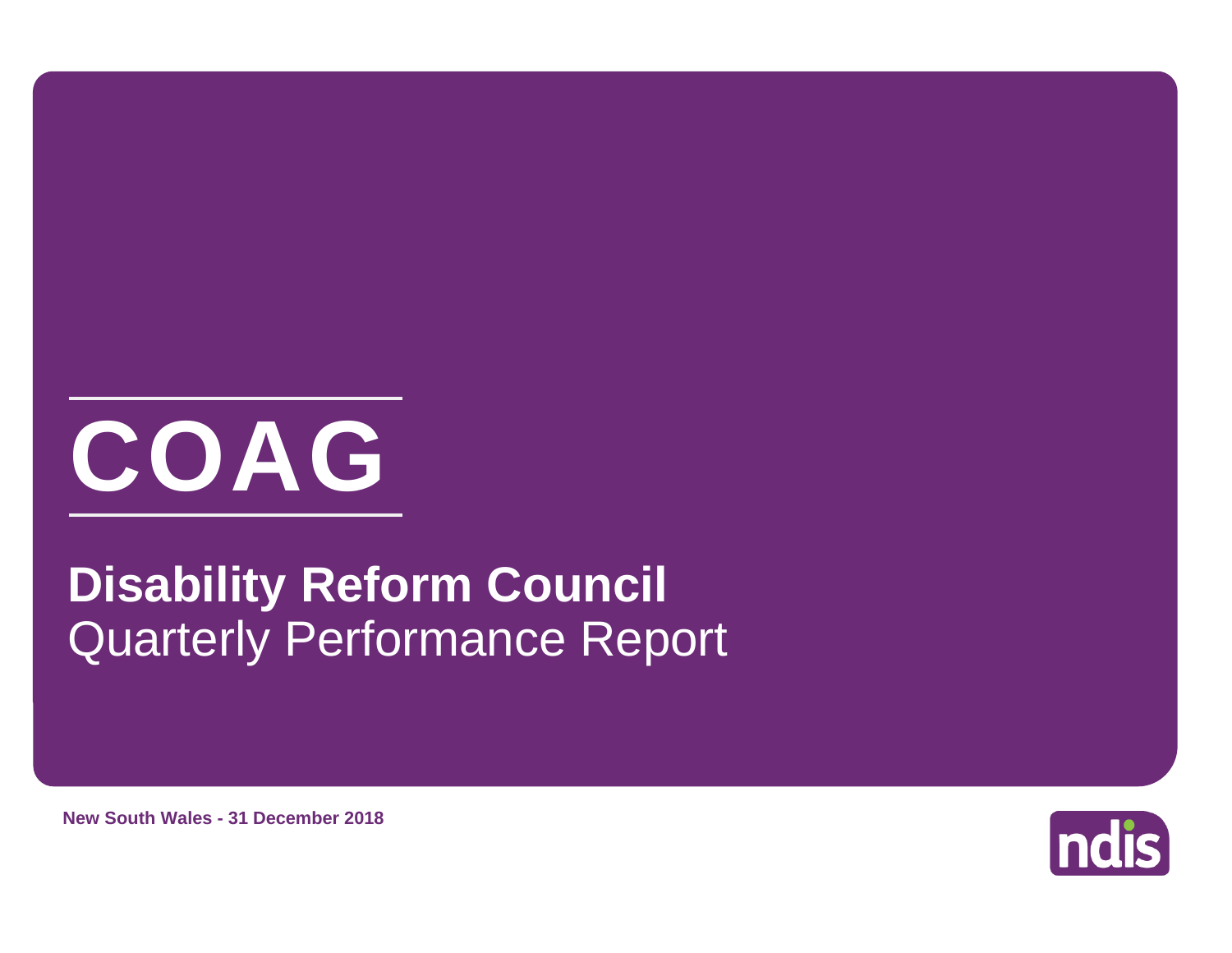

## **Overview**

**This report is a summary of the performance and operations of the NDIA in New South Wales for Quarter 2 of 2018-19 (01 October 2018 - 31 December 2018).**

**It is the tenth quarterly report during the NDIS Transition period, which commenced on 1 July 2016.** 

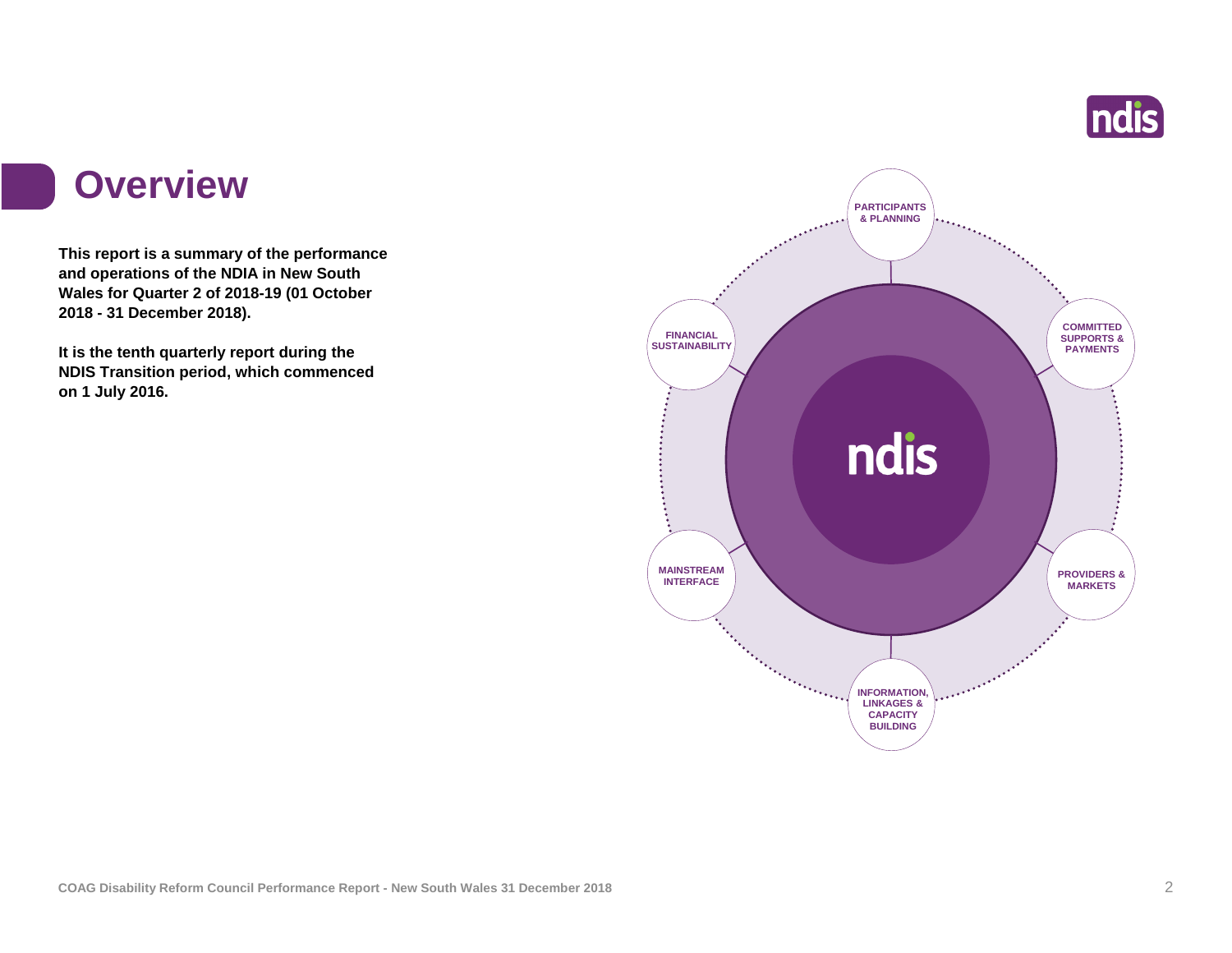

# **Summary**

| <b>Participants and Planning</b>                                                                                                                                                                                                                                                                                                                                                                                                                                                                                                                                            | <b>Committed Supports</b><br>and Payments                                                                                                                                                                                                                                                                                                                                                                                                                                                                                                                                                                                                                                                                                                                                                                                                          | <b>Providers and Markets</b>                                                                                                                                                                                                                                                                                                                  | <b>Mainstream</b><br><b>Interface</b>                                                                 |  |
|-----------------------------------------------------------------------------------------------------------------------------------------------------------------------------------------------------------------------------------------------------------------------------------------------------------------------------------------------------------------------------------------------------------------------------------------------------------------------------------------------------------------------------------------------------------------------------|----------------------------------------------------------------------------------------------------------------------------------------------------------------------------------------------------------------------------------------------------------------------------------------------------------------------------------------------------------------------------------------------------------------------------------------------------------------------------------------------------------------------------------------------------------------------------------------------------------------------------------------------------------------------------------------------------------------------------------------------------------------------------------------------------------------------------------------------------|-----------------------------------------------------------------------------------------------------------------------------------------------------------------------------------------------------------------------------------------------------------------------------------------------------------------------------------------------|-------------------------------------------------------------------------------------------------------|--|
| An additional 5,126 participants<br>with plans this quarter.<br>At 31 December 2018, plans<br>approved and ECEI referrals<br>represent:<br>•77% bilateral estimate since the<br>commencement of transition (1)<br>July 2016 - 31 December 2018)<br>•77% of scheme to date bilateral<br>estimate met<br>(1 July 2013 - 31 December 2018)<br><b>Participant satisfaction has</b><br>decreased in the quarter but<br>remains high, with 87% of<br>participants surveyed rating their<br>satisfaction with the Agency's<br>planning process as either 'Good'<br>or 'Very Good'. | \$6.5 billion has been paid to<br>providers and participants:<br>• \$37.4m in 2013-14,<br>• \$141.3m in 2014-15,<br>• \$257.4m in 2015-16,<br>$\cdot$ \$1,212.6m in 2016-17,<br>• \$3,064.6m in 2017-18,<br>• \$1,820.6m in 2018-19 to<br>date.<br>Overall,<br>• 74% of committed supports<br>were utilised in 2013-14,<br>• 77% in 2014-15,<br>• 74% in 2015-16,<br>• 68% in 2016-17,<br>• 71% in 2017-18.<br>The 2018-19 experience is<br>still emerging.<br>The lower proportion of<br>utilisation in 2016-17 and<br>2017-18 reflects the<br>increased amount of<br>participants who received<br>their first plans in these<br>years. Participants tend to<br>utilise less of their first plan,<br>compared with their second<br>and subsequent plans, as it<br>takes time to familiarise with<br>the NDIS and decide which<br>supports to use. | There were 8,924 registered<br>providers at 31 December<br>2018, representing a 2%<br>increase for the quarter.<br>58% of registered providers<br>were active at 31 December<br>2018.<br>44% of registered providers<br>are individuals/sole traders.<br>25% of registered providers<br>are receiving 85-95% of<br>payments made by the NDIA. | 92% of active<br>participants with a plan<br>approved in 2018-19 Q2<br>access mainstream<br>services. |  |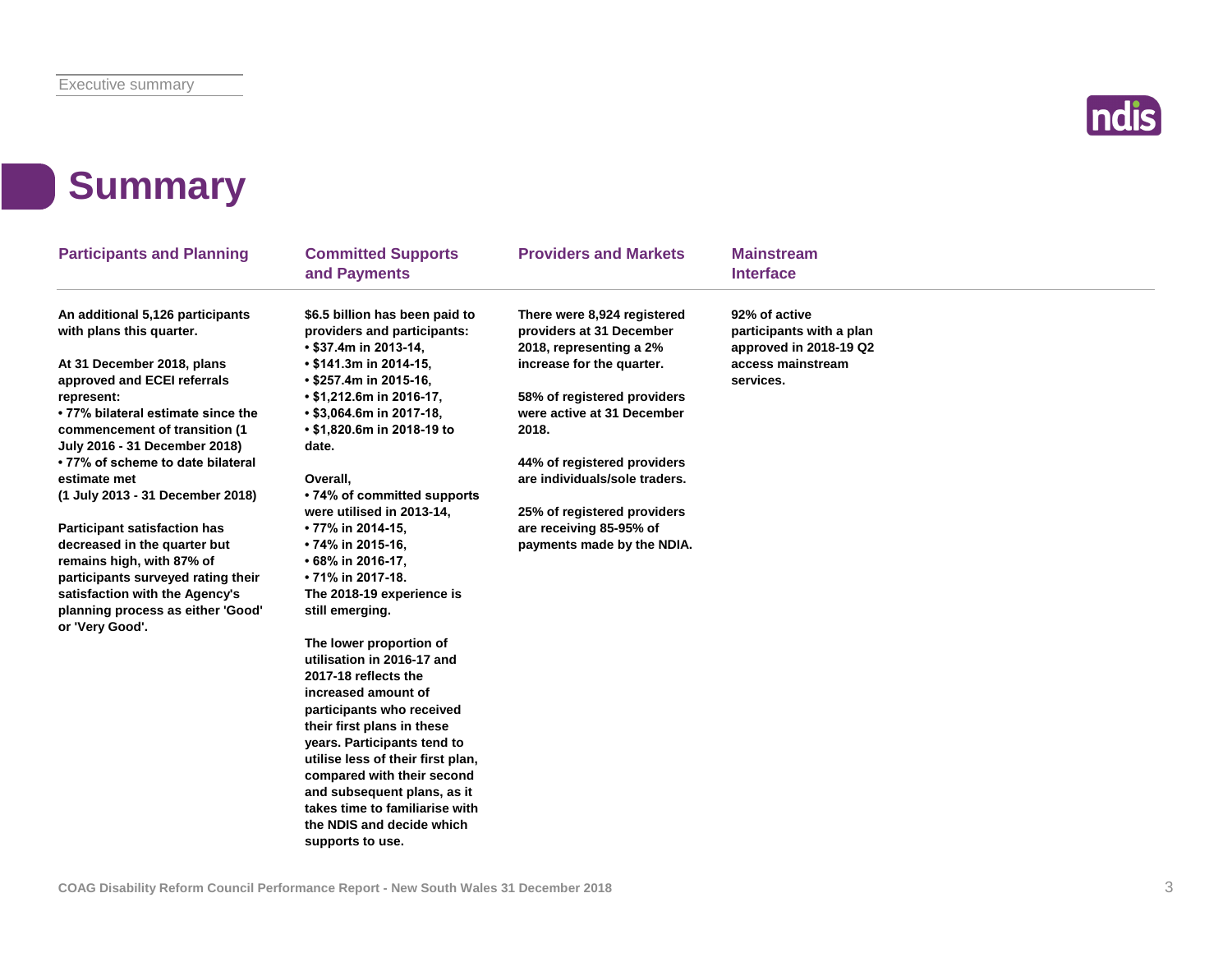# **Participants and Planning**

As the transition phase to full scheme continues, the NDIS in New South Wales continues to grow with 5,126 additional participants with approved plans this quarter.

**3,061** receiving support for the first time.In total, over 98,000 participants are now being supported by the NDIS in New South Wales, with 32%



**New South Wales - 31 December 2018**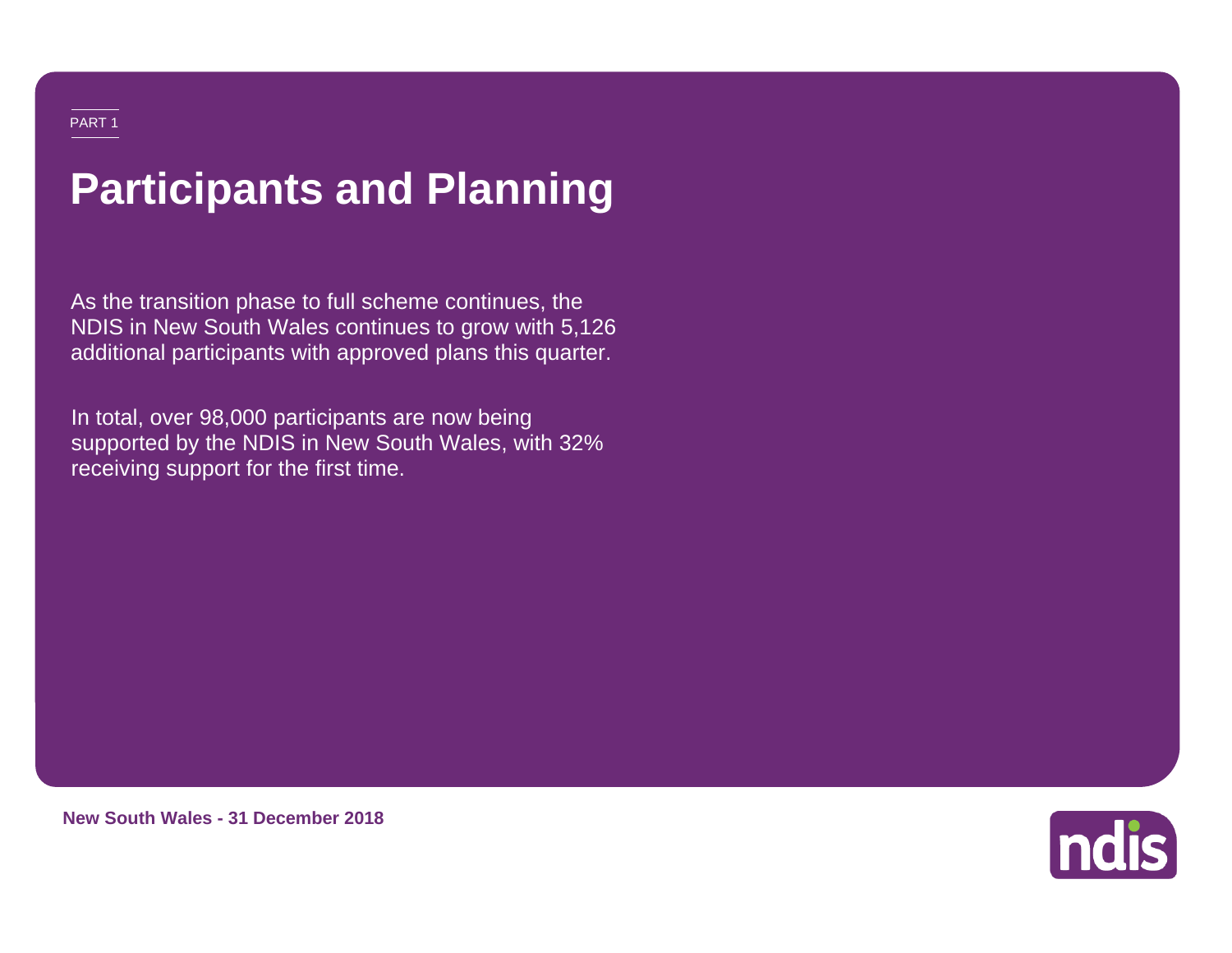# **Summary**

**The NDIS is fully operational and available in all areas of New South Wales.**



## **Key Statistics**

## **98,858**

PARTICIPANTS ARE NOW BEING SUPPORTED BY THE NDIS IN NEW SOUTH WALES, INCLUDING CHILDREN IN THE ECEI PROGRAM

INITIAL PLANS APPROVED IN 2018-19 Q2, EXCLUDING CHILDREN IN THE ECEI PROGRAM (REPRESENTING 6% GROWTH SINCE LAST QUARTER)

**5,126**

## **2,563**

 $Q2$ 

CHILDREN ARE BEING SUPPORTED IN THE ECEI PROGRAM, WITH 1,898 ADDITIONAL REFERRALS TO THE ECEI GATEWAY CONFIRMED IN 2018-19 **31,238**

PEOPLE ARE NOW RECEIVING SUPPORT FOR THE FIRST TIME

## **77%**

BILATERAL ESTIMATE SINCE THE COMMENCEMENT OF **TRANSITION** (1 JULY 2016 - 31 DECEMBER 2018)

## **77%**

OF SCHEME TO DATE BILATERAL ESTIMATE MET (1 JULY 2013 - 31 DECEMBER 2018)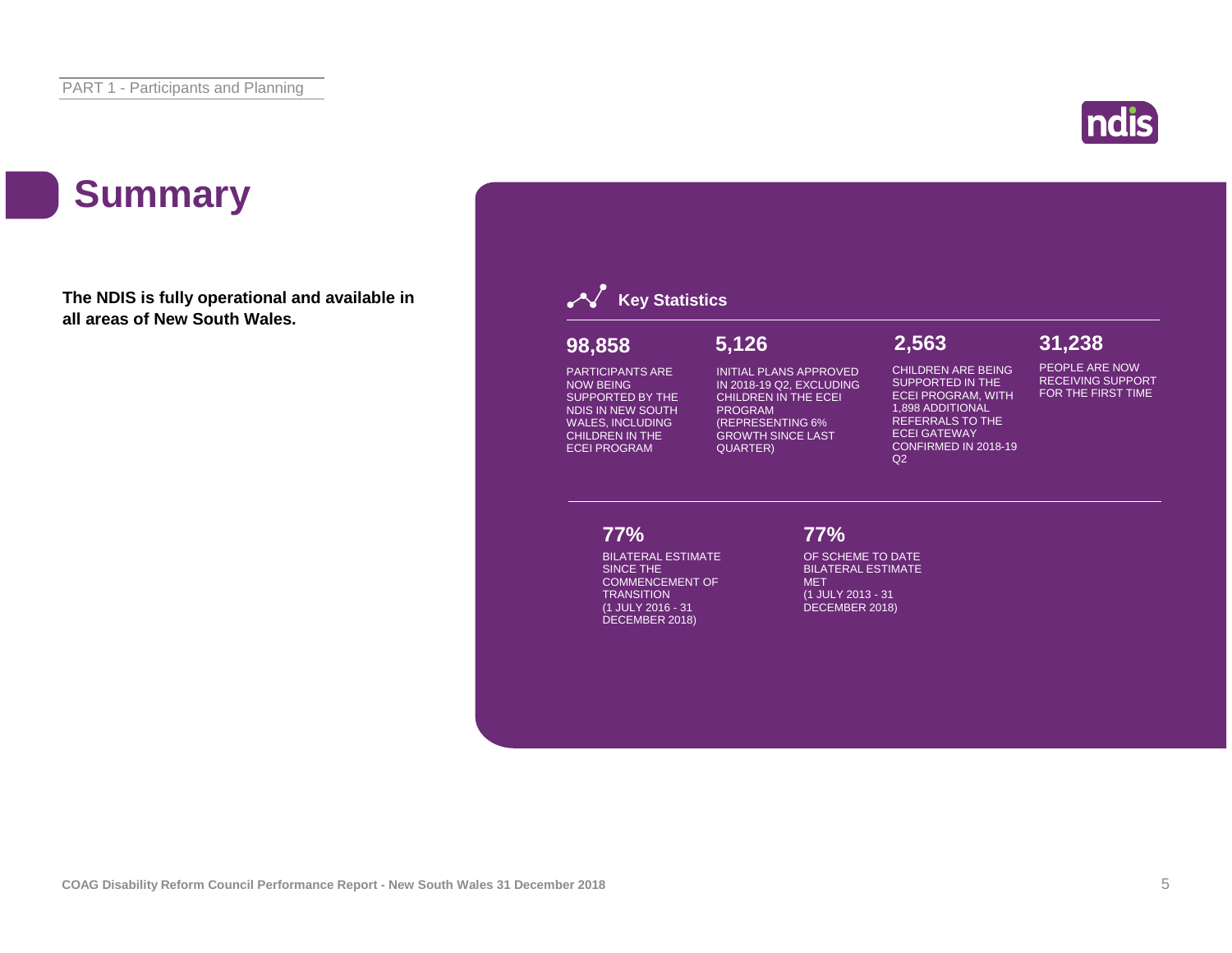

# **Quarterly Intake**

## **2018-19 Q2**

**Of the 3,061 participants deemed 'eligible' this quarter, 82% were 'New' participants (i.e. had not transitioned from an existing State/Territory or Commonwealth program).**

**Of the 5,126 plan approvals this quarter, 76% were 'New' participants (i.e. had not transitioned from an existing State/Territory or Commonwealth program), 63% entered with a permanent disability and 225 were previously confirmed as ECEI at 2018-19 Q1.**

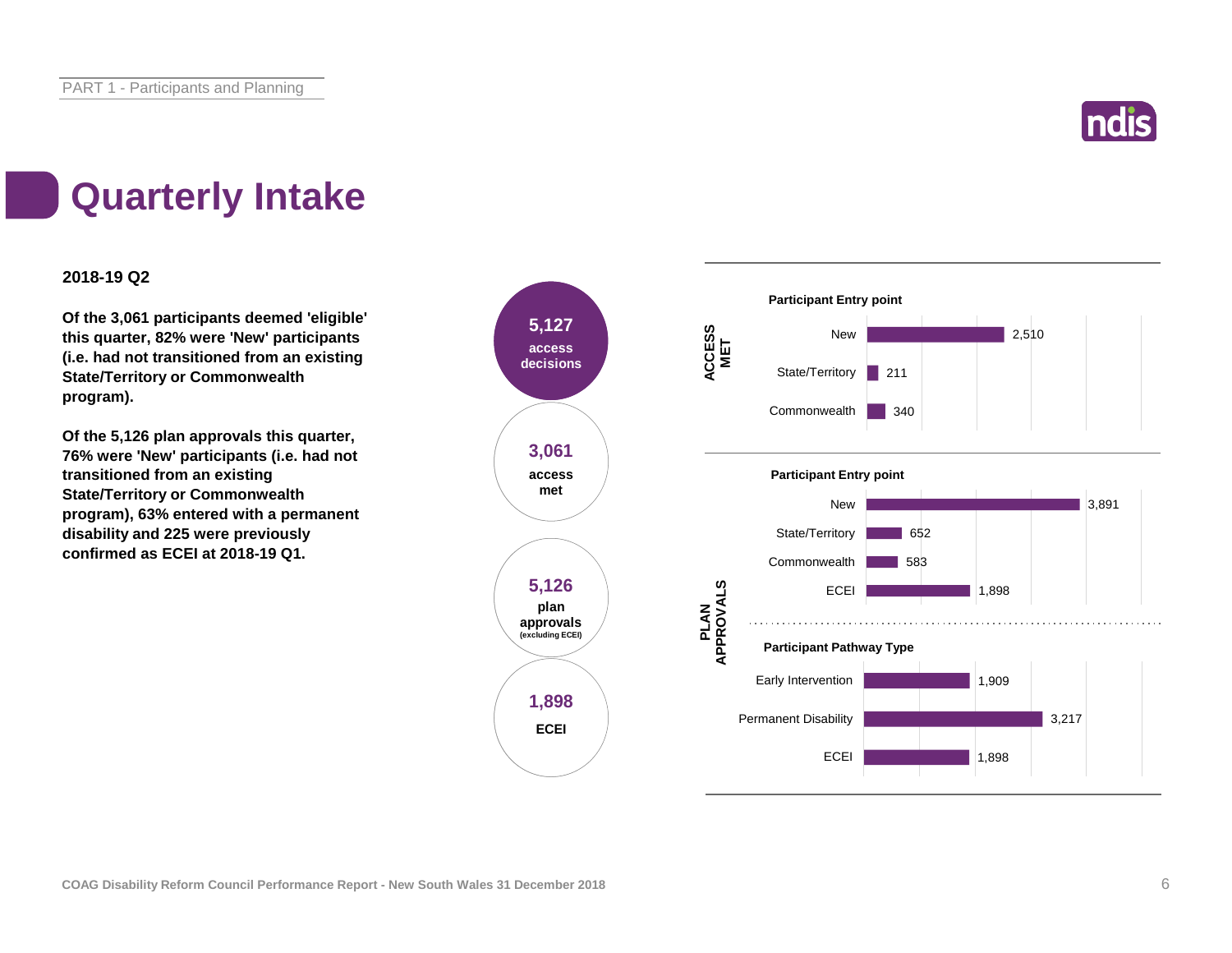There were 24,222 plan reviews this quarter. This figure relates to all participants who have

entered the scheme.

PART 1 - Participants and Planning

# **Quarterly Intake Detail**

**Plan approval numbers have increased from 91,169 at the end of 2018-19 Q1 to 96,295 by the end of 2018-19 Q2, an increase of 5,126 approvals.**

**At the end of the quarter, 2,563 are children being supported in the ECEI gateway. Of these, 665 were previously confirmed as ECEI at 30 September 2018 and an additional 1,898 children entered the gateway this quarter.**

**Overall, 2,230 participants with approved plans have exited the Scheme, resulting in 96,628 active participants (including ECEI) as at 31 December 2018.**

**Change in plan approvals between 30 September 2018 and 31 December 2018**



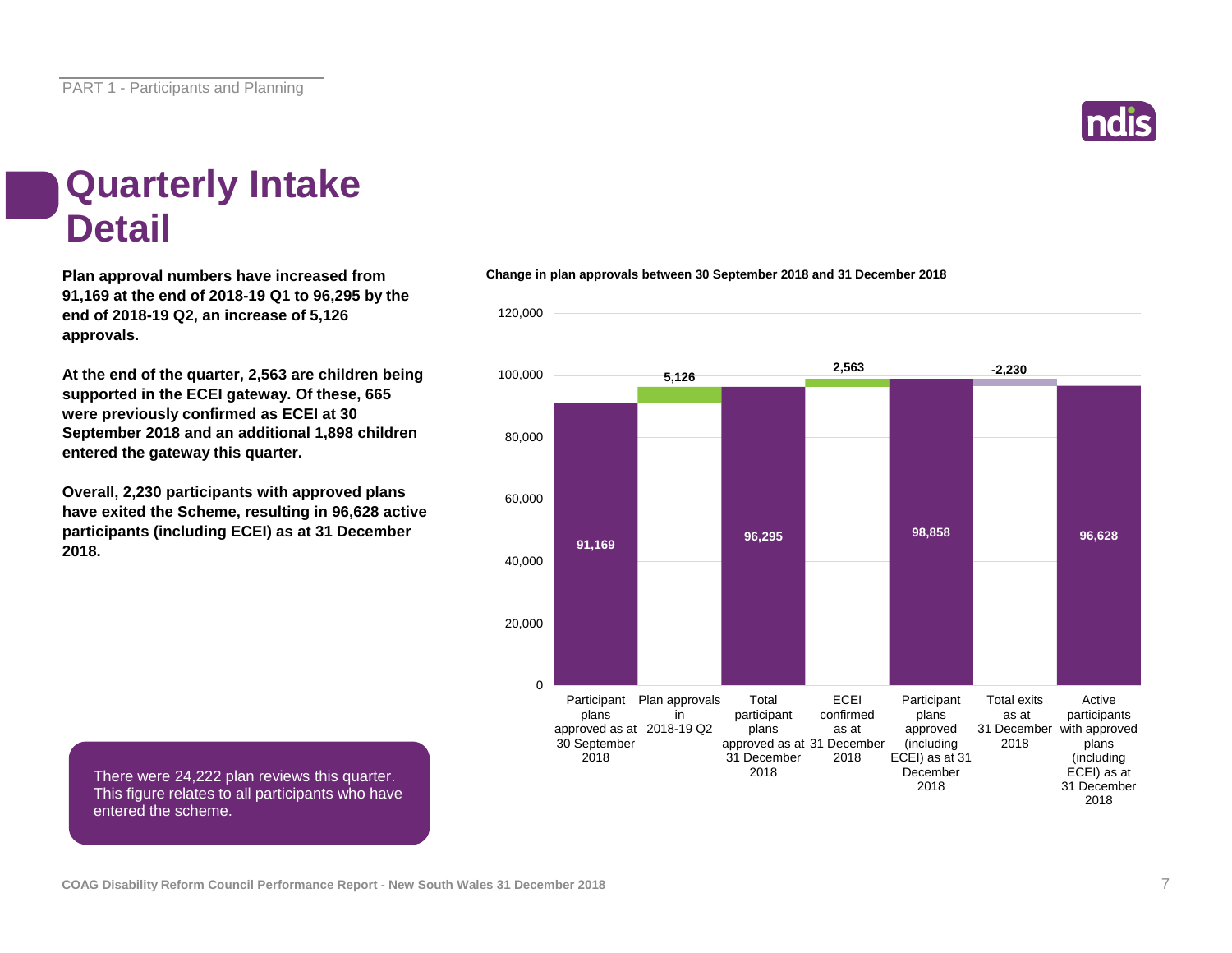# **Cumulative Position**

**At the end of 2018-19 Q2, the cumulative total number of participants receiving support was 98,858 (including 2,563 children supported through the ECEI gateway). Of these, 54,066 transitioned from an existing State/Territory program, 10,991 transitioned from an existing Commonwealth program and 31,238 participants are now receiving support for the first time.**

**Overall, since 1 July 2013, there have been 121,885 people with access decisions.**

Cumulative position reporting is inclusive of trial participants for the reported period and represents participants who have or have had an approved plan.

## **Cumulative plan approvals compared with bilateral estimate**





bilateral estimate since the commencement of transition (1 July 2016 - 31 December 2018)

## **77%**

of scheme to date bilateral estimate met (1 July 2013 - 31 December 2018)

## **96,295**

plan approvals to date; 98,858 including ECEI confirmed

## **Plan approvals by participant referral pathway**



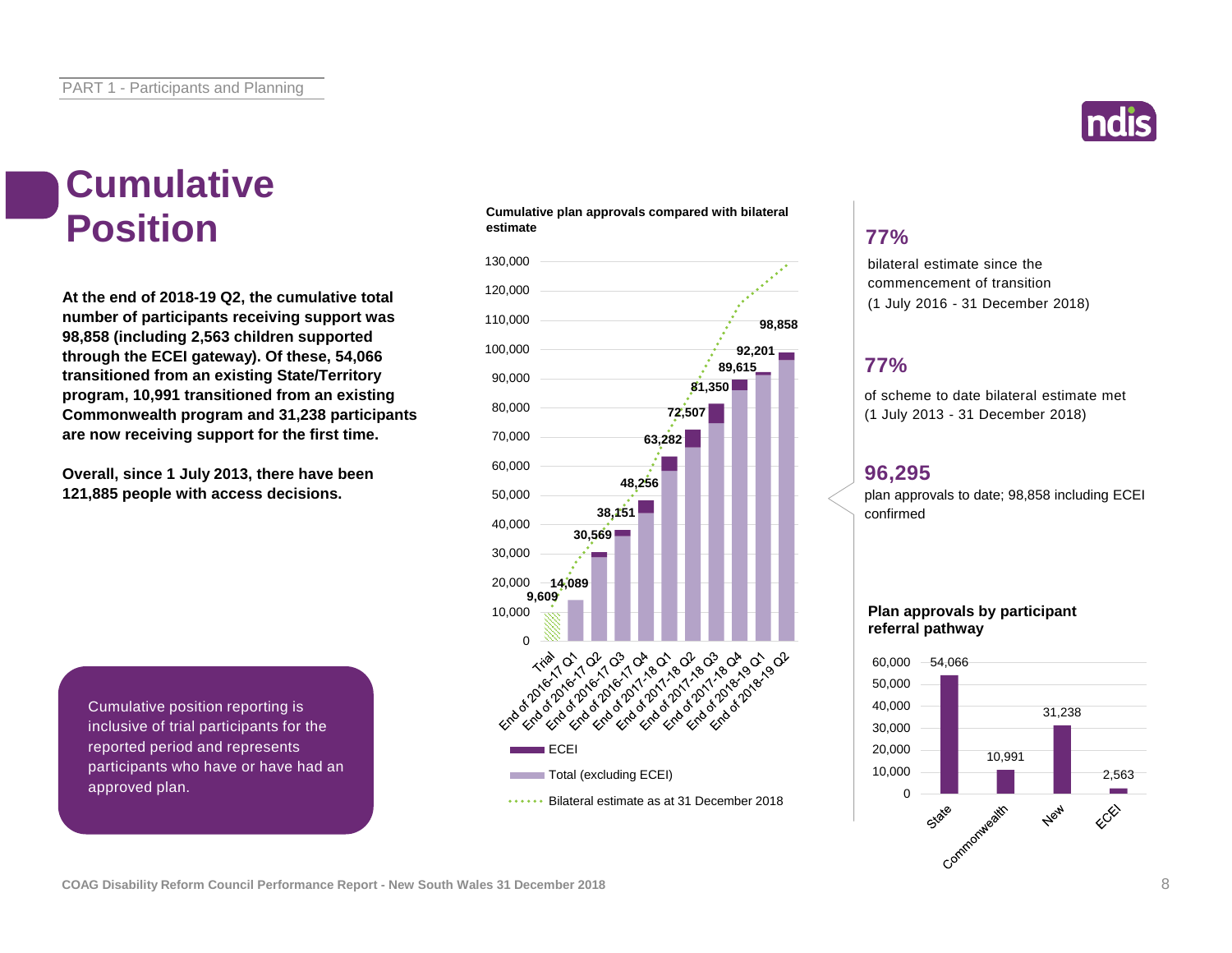

# **Participant Profiles by Age Group**

**These bar charts show the demographic profile of active participants with a plan approved in 2018-19 Q2, compared with plan approvals at 30 September 2018, by age group.**

**Around 44% of participants entering in this quarter are aged 0 to 6 years. This compares with 11% in prior quarters.**

**This is driven by a relatively high proportion of 'new' participants entering this quarter compared to prior quarters.**

**Active participants with a plan approved in 2018-19 Q2 by age group**



**% of active participants with a plan approved by age group**



■% of active participants with a plan approved in prior quarters

■% of active participants with a plan approved in 2018-19 Q2

Note: The age eligibility requirements for the NDIS are based on the age as at the access request date. Participants with their initial plan approved aged 65+ have turned 65 since their access request was received.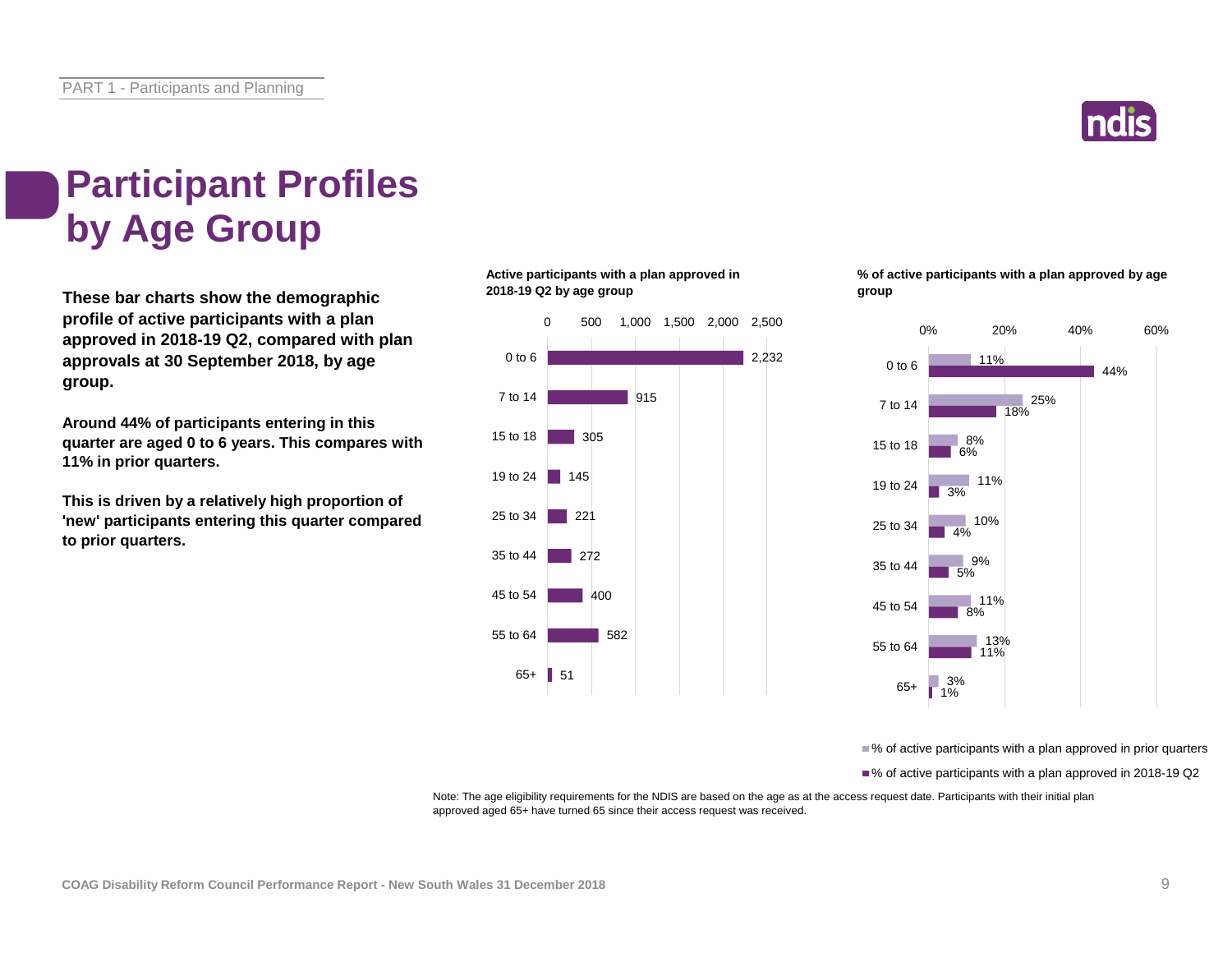

# **Participant Profiles by Disability Group**

**These bar charts show the demographic profile of active participants with a plan approved in 2018-19 Q2, compared with plan approvals at 30 September 2018, by disability group.**

**Of the participants entering this quarter, 35% have a primary disability group of Autism and 12% have a primary disability group of Intellectual Disability.**

## **Active participants with a plan approved in 2018-19 Q2 by disability group**



**% of active participants with a plan approved by disability group**



■% of active participants with a plan approved in prior quarters

■% of active participants with a plan approved in 2018-19 Q2

Note 1: Of the 637 active participants identified as having an intellectual disability, 67 (11%), have down syndrome. Note 2: Since 2017-18 Q1 Developmental Delay and Global Developmental Delay have been reported separately to the Intellectual Disability group.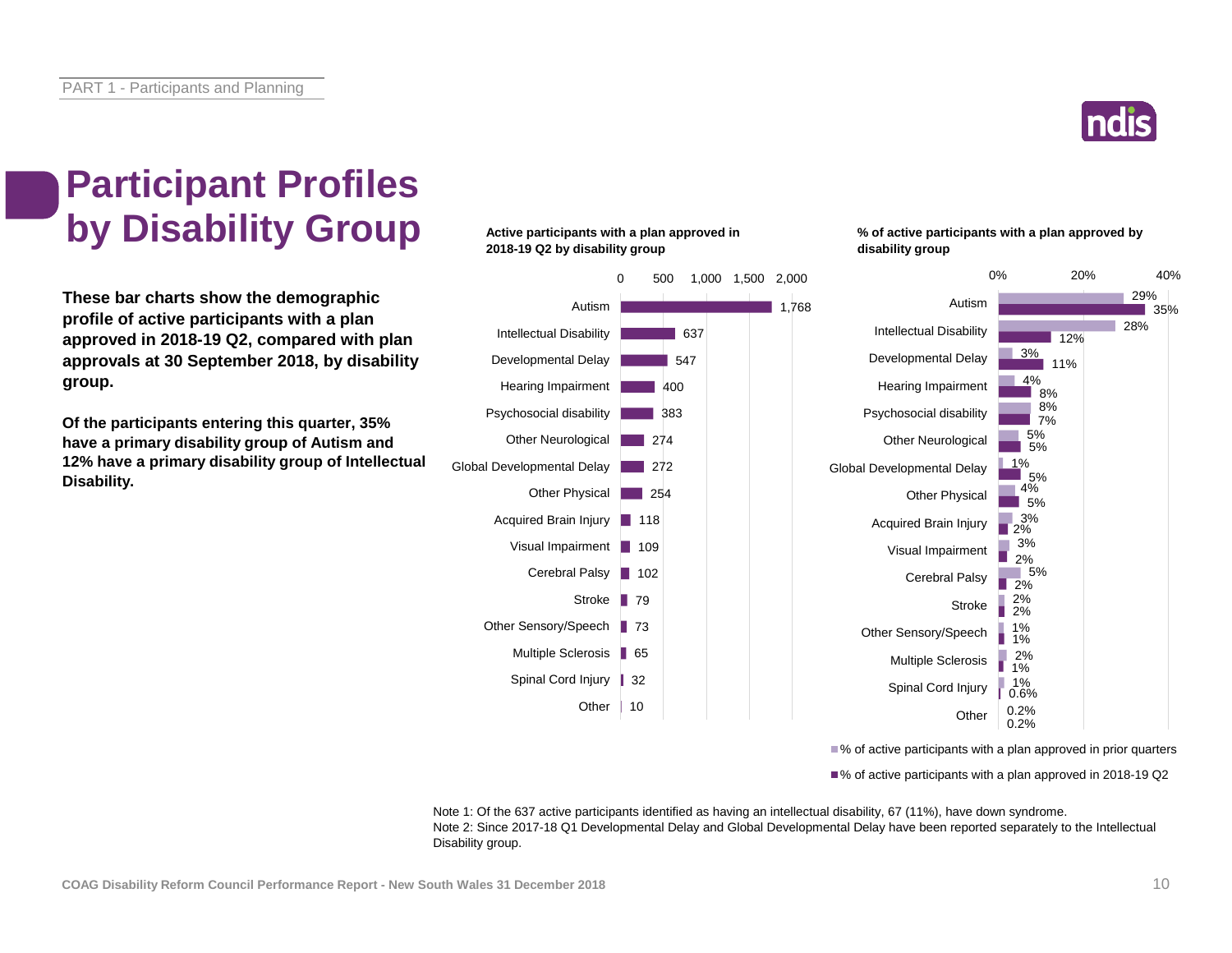

# **Participant Profiles by Level of Function**

**These bar charts show demographic profile of active participants with a plan approved in 2018-19 Q2, compared with plan approvals at 30 September 2018, by level of function.**

**For participants with a plan approval in the current quarter:** 

**• 42% of active participants had a relatively high level of function**

**• 41% of active participants had a relatively moderate level of function** 

**• 17% had a relatively low level of function**

**These relativities are within the NDIS participant population, and not comparable to the general population.**

**% of active participants with a plan approved by level of function**



■% of active participants with a plan approved in prior quarters ■% of active participants with a plan approved in 2018-19 Q2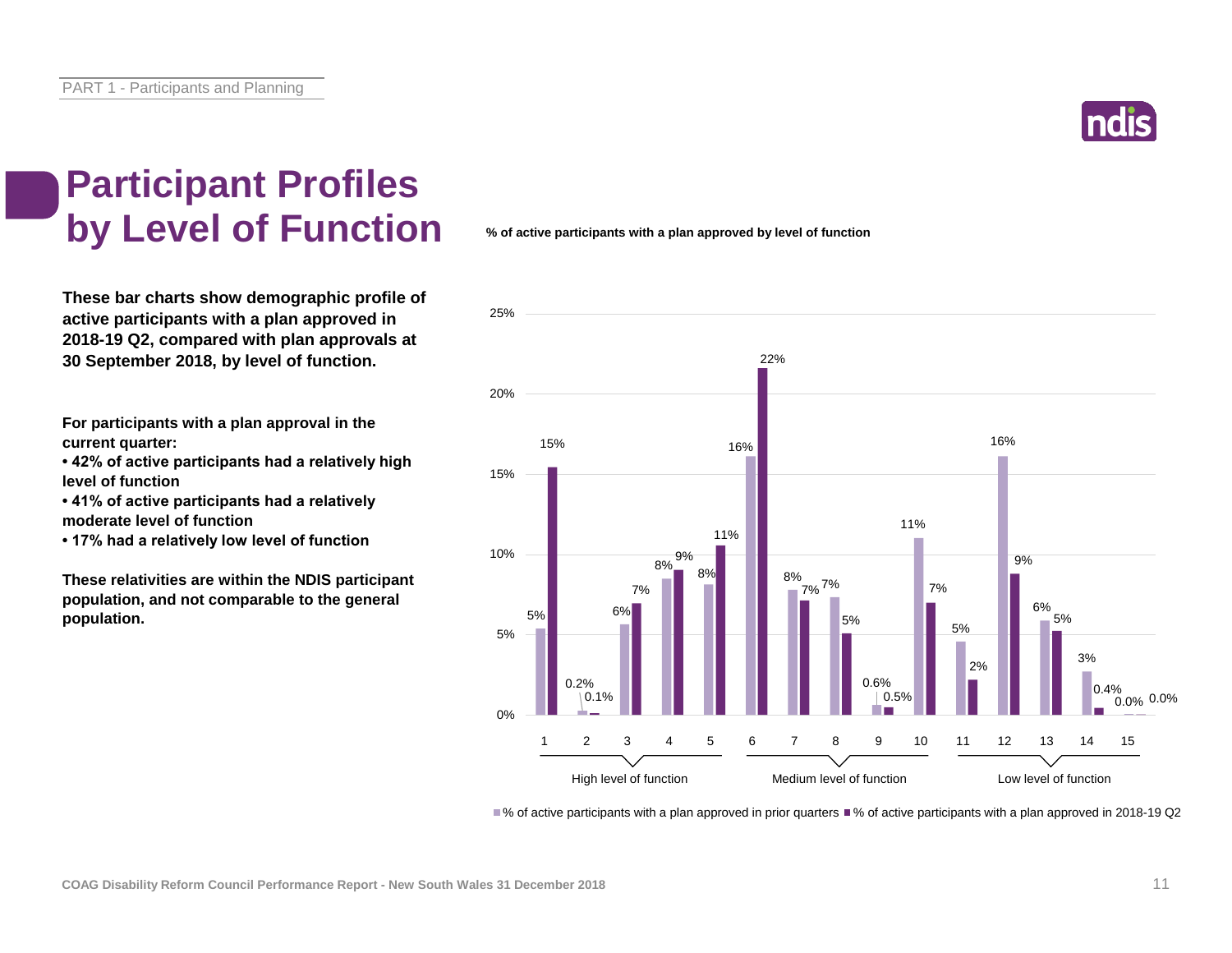# Indis

# **Participant Profiles by Gender**

**These charts show the demographic profile of active participants with a plan approved in 2018- 19 Q2, compared with plan approvals as at 30 September 2018, by gender.**

**The majority of participants are males.**

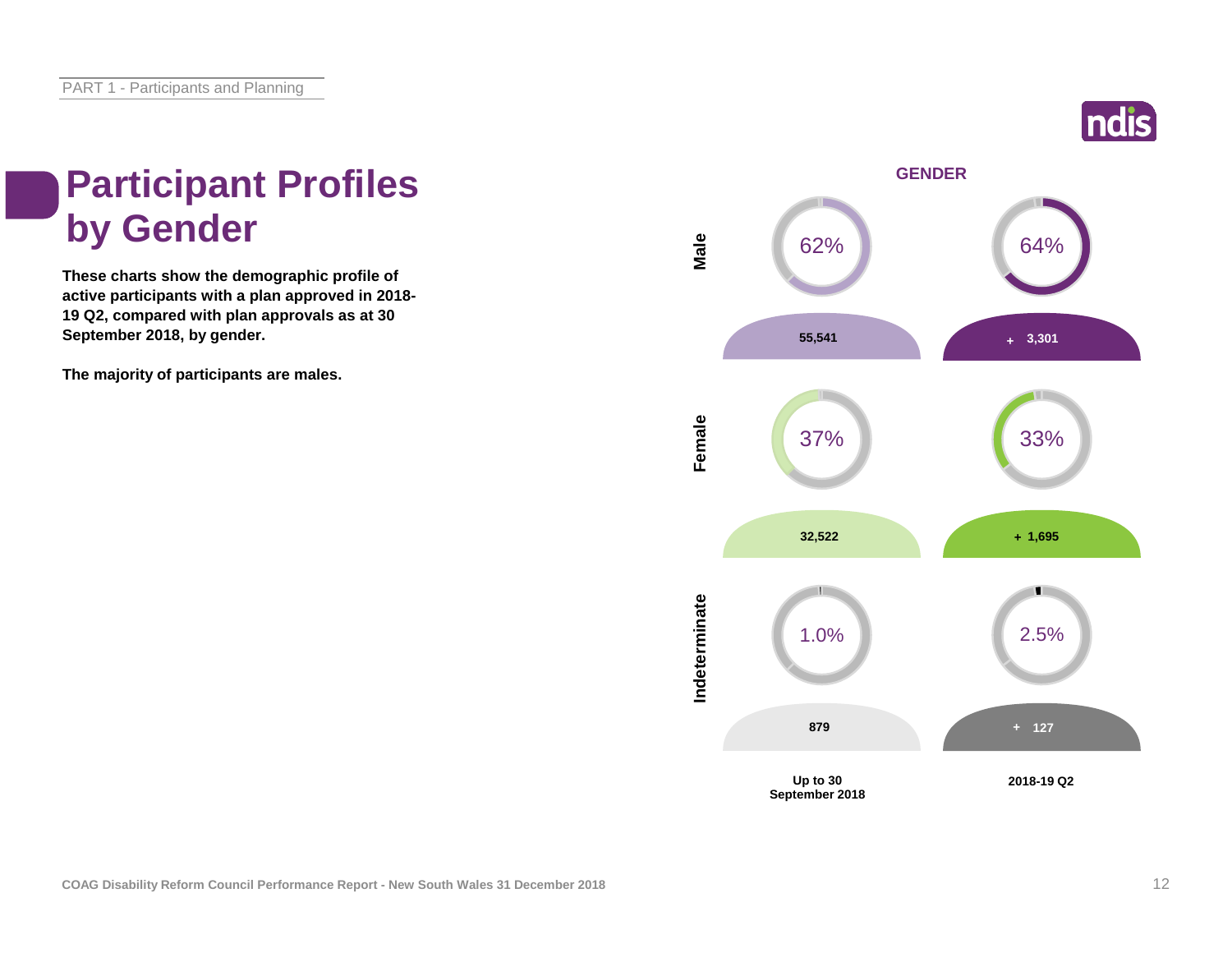## **Participant Profiles**

**These bar charts show other demographic profile of active participants with a plan approved in 2018-19 Q2, compared with plan approvals as at 30 September 2018.**

**Of the participants with a plan approved in 2018-19 Q2:**

**• 8.0% were Aboriginal or Torres Strait Islander, compared with 5.8% in previous quarters combined.**

**• 2.0% were young people in residential aged care, compared with 2.1% in previous quarters combined.**

**• 13.0% were culturally and linguistically diverse, compared with 9.0% in previous quarters combined.**

## **4,457 256 101 5,022 Not Aboriginal and Torres Strait Islander Not Stated Young people in residential aged care Young people not in residential aged care Young people in residential aged care status Aboriginal and Torres Strait Islander 2018-19 Q2 % of active**





**Aboriginal & Torres Strait Islander 2018-19 Q2 % of active participants**

**410**

**15**



2018-19 Q2

**participants**



COAG Disability Reform Council Performance Report - New South Wales 31 December 2018 13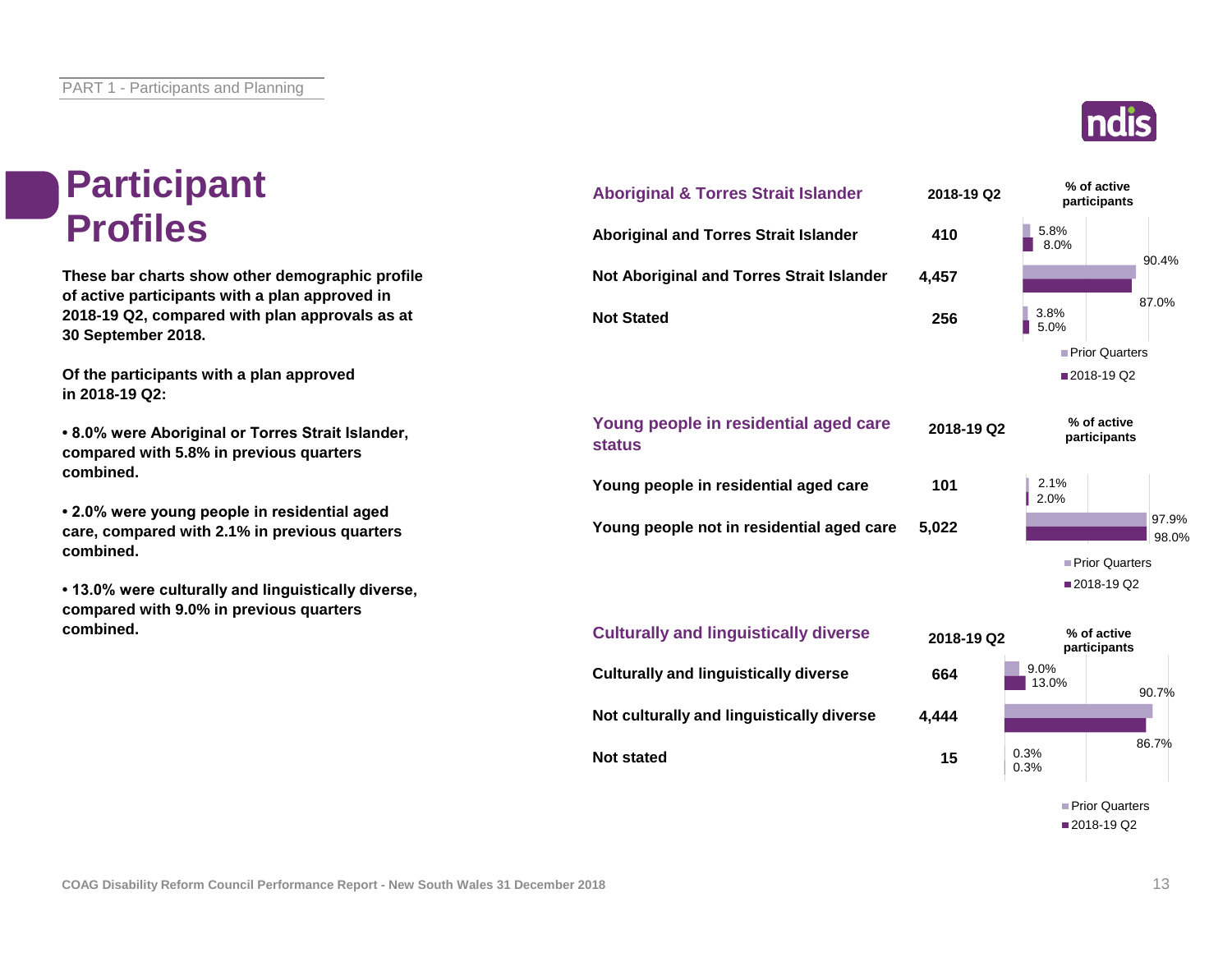

# **Plan Management Support Coordination**

**The proportion of participants electing to fully or partly self-manage their plan was higher in 2018-19 Q2 at 24%, compared with 22% in previous quarters combined.**

**37% of participants who have had a plan approved in 2018-19 Q2 have support coordination in their plan, compared to 34% in previous quarters combined.**



**Prior quarters (since the commencement of transition)**

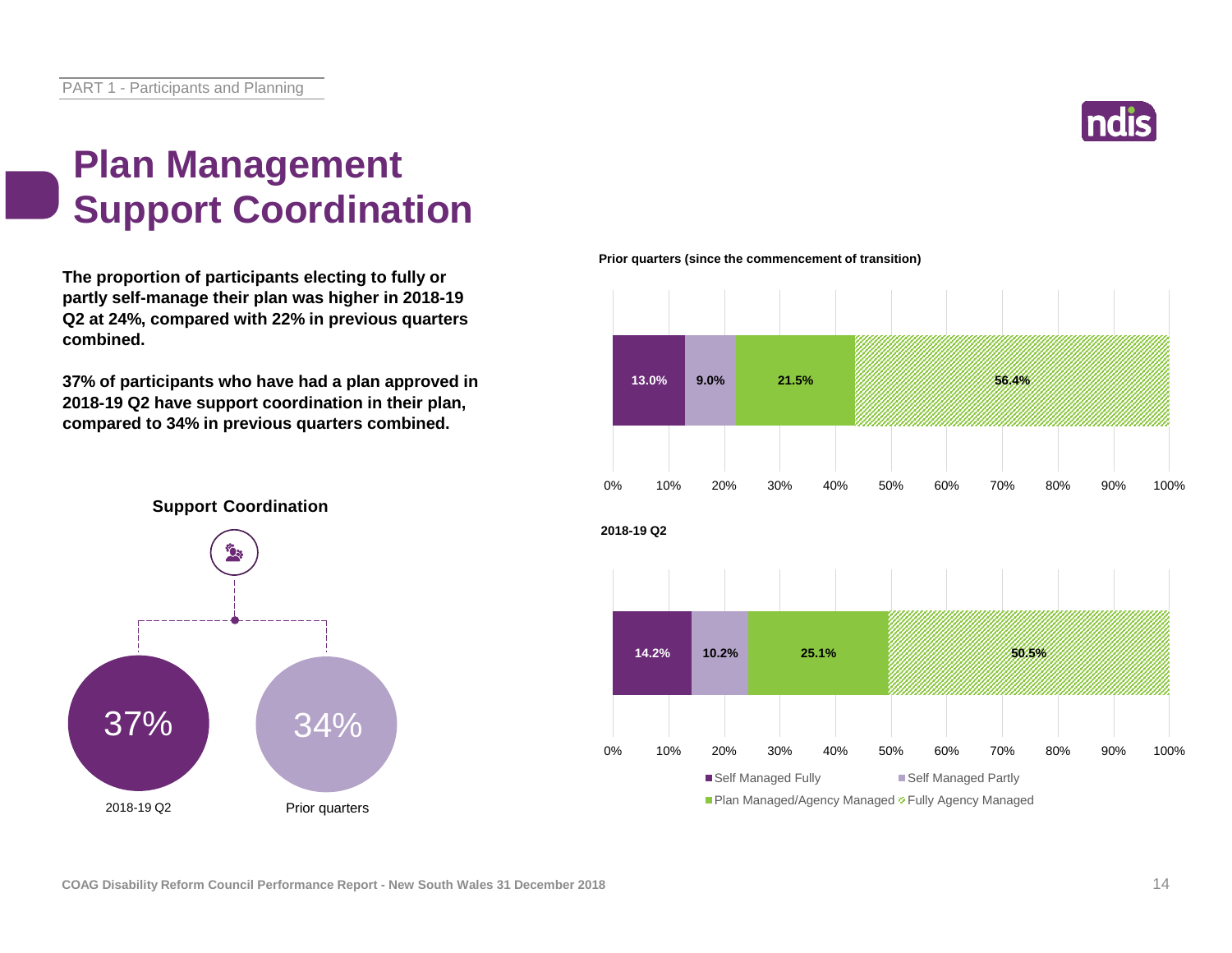

# **Plan Activation**

**Plan activation refers to the amount of time between plan approval and the commencement of the participant receiving support.**

**The percentage of plans activated within 90 days of approval were:** 

**• 76% of plans approved in prior quarters since the commencement of transition**

**• 76% of plans approved in 2017-18 Q4.**



### **Prior Quarters (since the commencement of transition)**





Note: Plans approved after the end of 2017-18 Q4 have been excluded from the charts. They are relatively new and it is too early to examine their durations to activation.

Plan activation can only be approximated using data on payments. As there is a lag between when support is provided and payments made, these statistics are likely to be conservative. That is, it is likely that plan activation is faster than presented. Further, in-kind supports have been excluded from the calculation, which contributes to the conservative figures.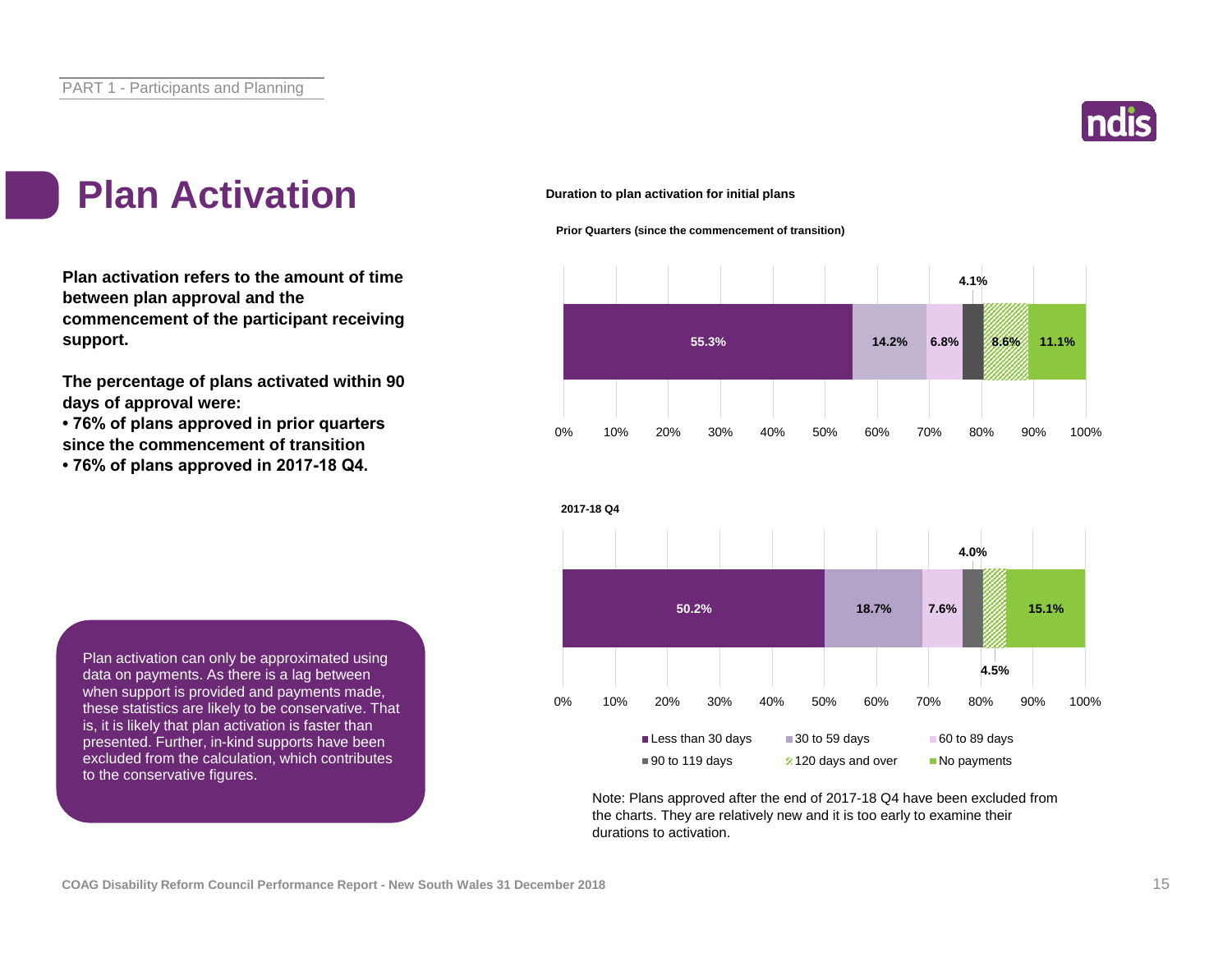## **Participant Outcomes**

**Information was collected from 99% of participants who have received their initial plan since 1 July 2016 (baseline outcome measures).**

**• 63% of participants aged 0 to before school are able to make friends outside of family/carers, compared to 62% of participants from school age to 14**

**• 54% of participants aged 0 to before school are engaged in age appropriate community, cultural or religious activities, compared to 31% - 35% for other age groups**

**• 54% of participants from school age to 14 attend school in a mainstream class, compared to 29% of participants aged 15 to 24**

**• 27% of participants aged 25 and over have a paid job, compared to 17% of participants aged 15 to 24**

**• 62% of participants aged 25 and over choose what they do every day, compared to 44% of participants aged 15 to 24**

### **Selected key baseline indicators for participants**



 $\Box$  0 to before school  $\Box$  School to 14  $\Box$  15 to 24  $\Box$  25 and over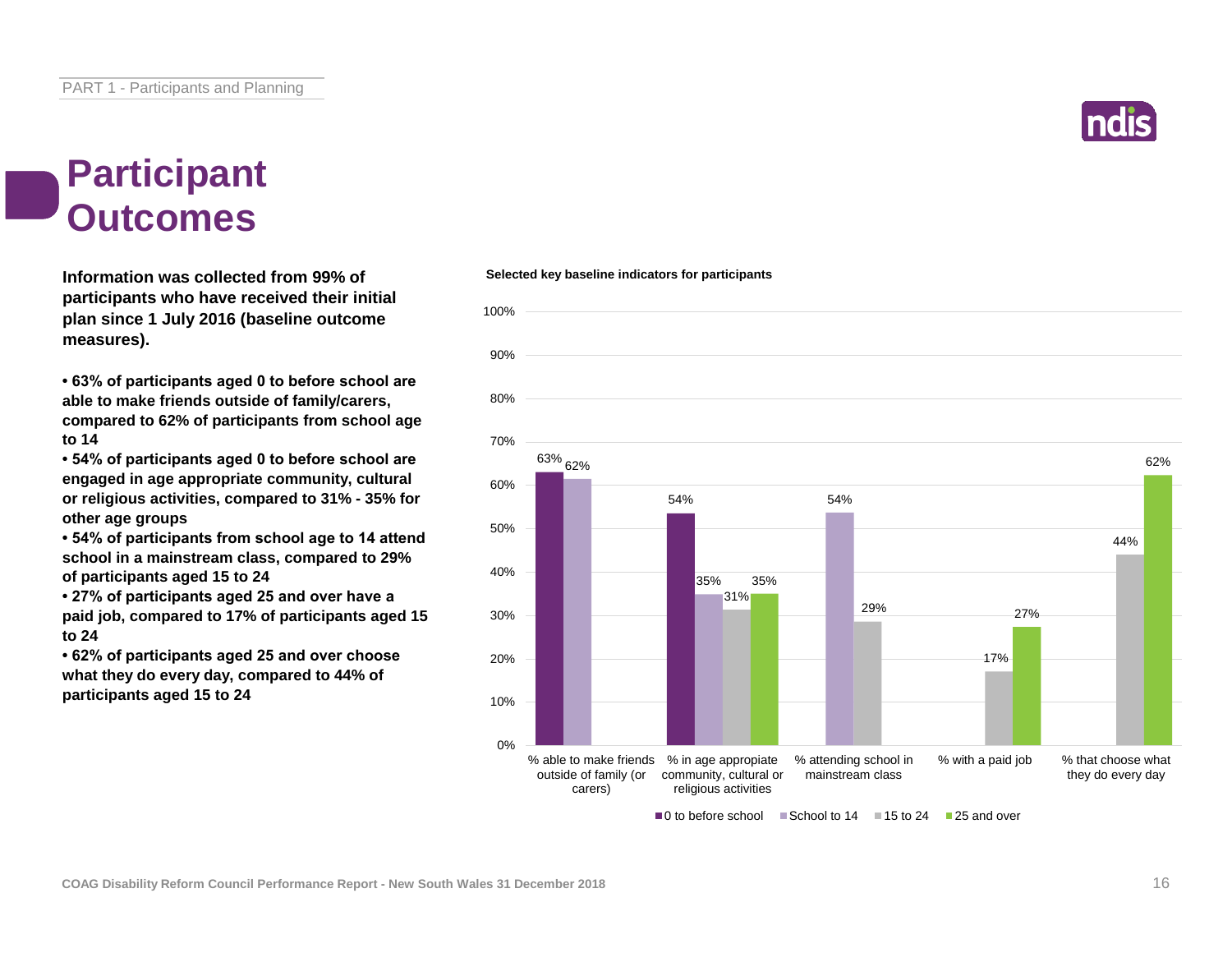# **Family/Carers Outcomes**

**• working in a paid job was highest for participants aged 15 to 24 (50%)**

**• able to advocate for their child/family member was highest for participants aged 0 to 14 (78%) • who have friends and family they can see as often as they like was highest for participants aged 25 and over (46%)**

**• who feel in control selecting services was highest for participants aged 25 and over (38%) • who support/plan for their family member through life stage transitions was highest for participants aged 0 to 14 (85%)**



**The percentage of participants' family/carers: Selected key baseline indicators for families and carers of participants**

 $\blacksquare$ 0 to 14  $\blacksquare$  15 to 24  $\blacksquare$  25 and over

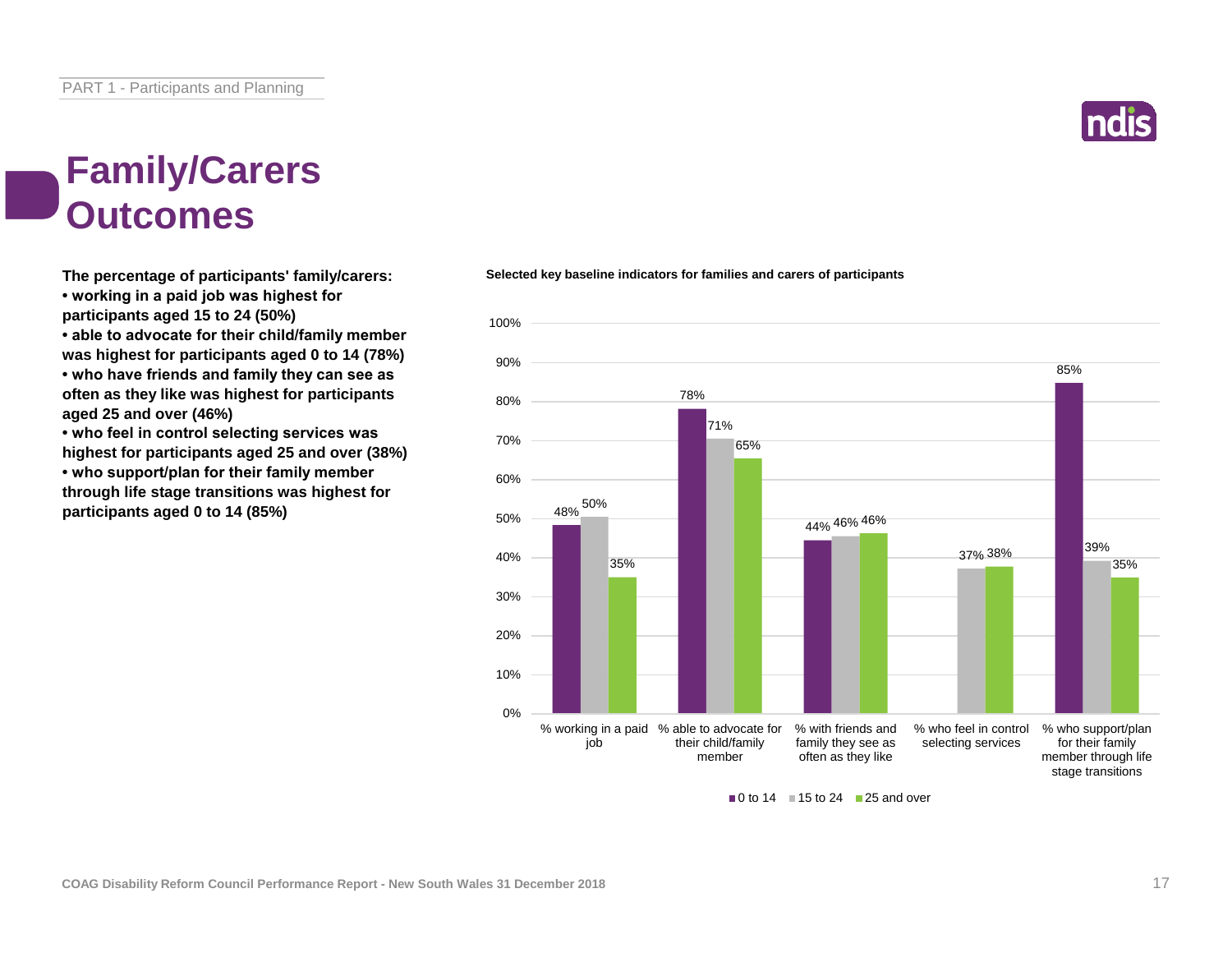

# **Has the NDIS helped? Participants**

**Perceptions of whether the NDIS has helped.**

**Participants who entered the Scheme between 1 July 2016 and 31 December 2016 and had a plan review approximately one year later and also two years later were asked questions about whether the NDIS had helped them.**

**In general, participants' perceptions of whether the NDIS has helped improved from year one to year two, with the exception of the Work domain and Social community and civic participation for participants aged 0 to before school.**

## **"Has the NDIS helped?" questions for participants**







## 25 and over

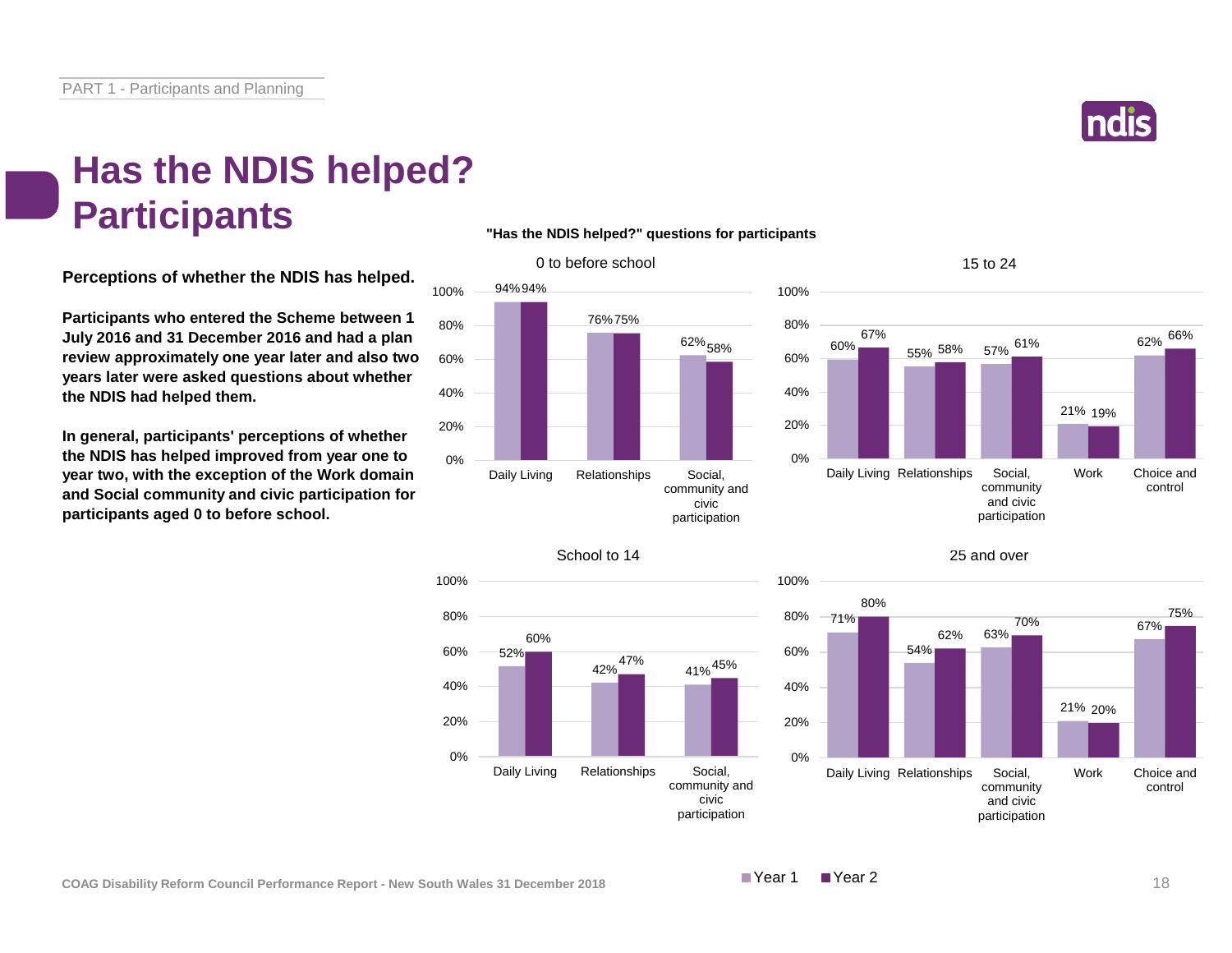

# **Has the NDIS helped? Family/Carers**

**Perceptions of whether the NDIS has helped.**

**Families and carers of participants who entered the Scheme between 1 July 2016 and 31 December 2016 and had a plan review approximately one year later and also two years later were asked questions about whether the NDIS had helped them.**

**Overall, family and carers' perceptions of whether the NDIS has helped was stable or improved from year one to year two.**



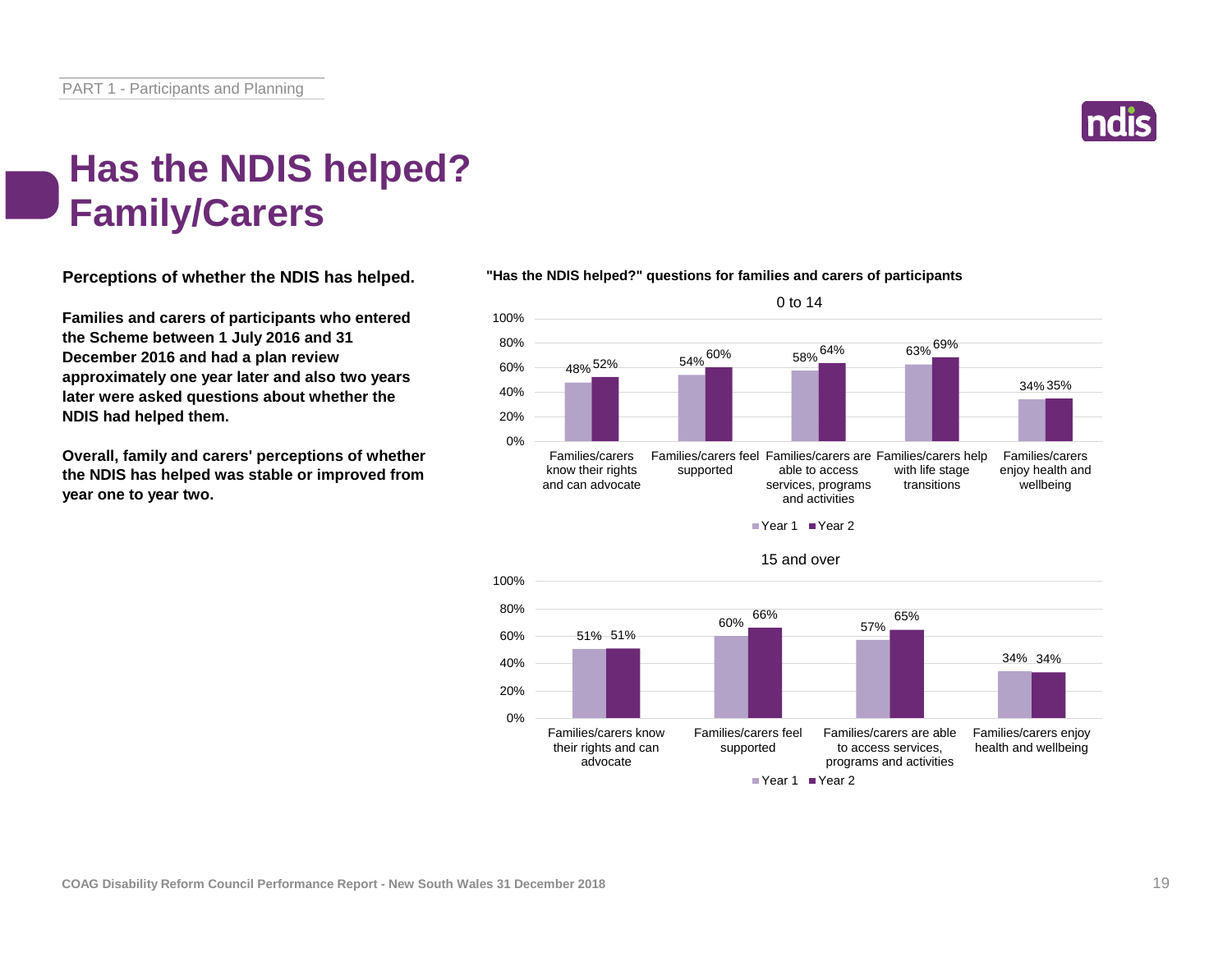

# **Participants in Work**

Participants who entered the Scheme between NDIS participants in paid employment, by age group. **1 July 2016 and 31 December 2016 and are of working age are monitored to see whether the NDIS has helped them find paid work.**

**The percentage of participants in paid work increased from 13% to 22% for those aged 15 to 24, but decreased from 24% to 22% for those aged 25 and over. Overall, the percentage increased from 21% to 22%.**

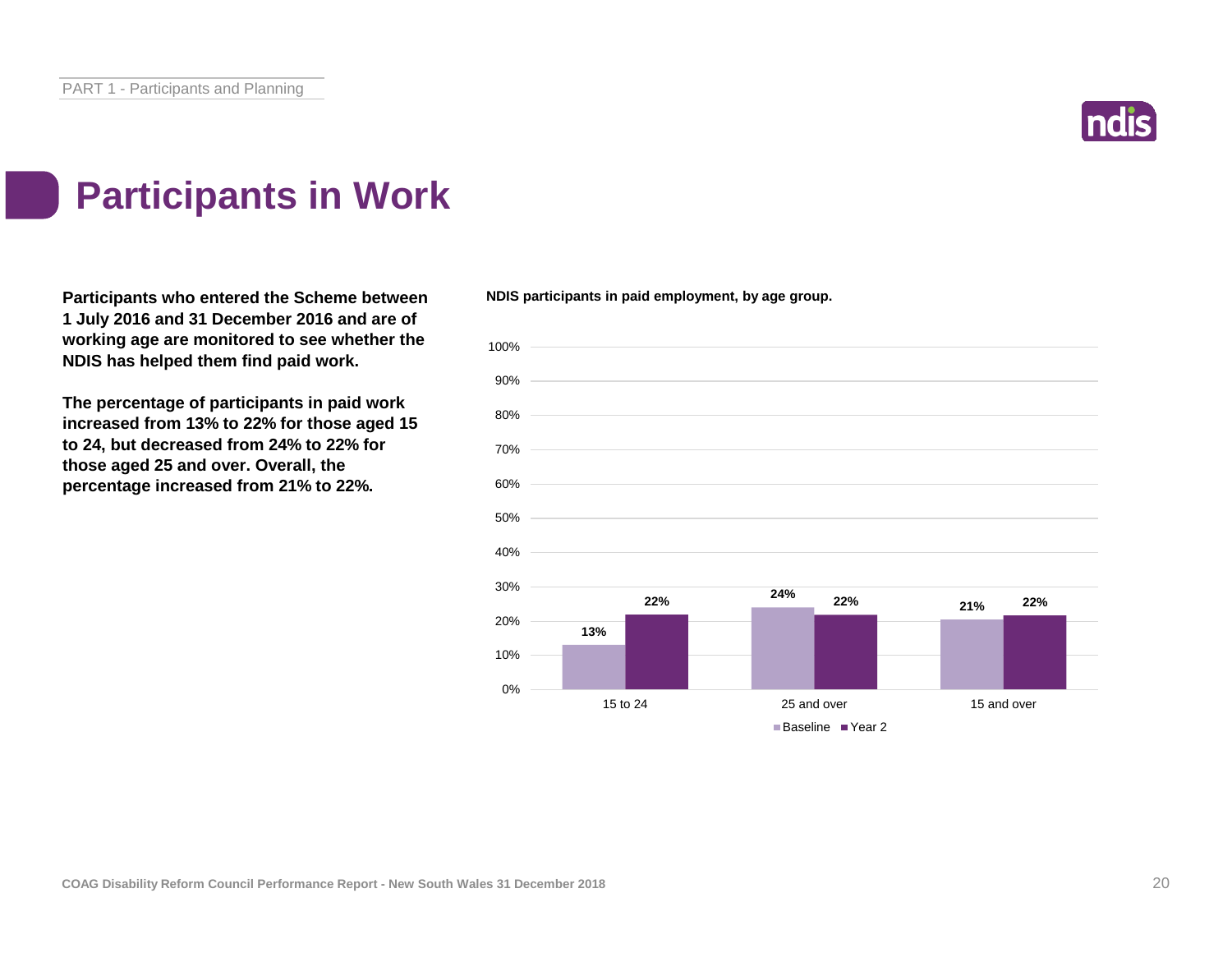# **Participants involved in communal and social activities**

**Participants who entered the Scheme between 1 October 2016 and 31 December 2016 are monitored to see whether the NDIS has helped them participate in social activities in their community.**

**The percentage of participants engaged in social activities in their community increased from 31% to 44% for those aged 15 to 24 and increased from 37% to 48% for those aged 25 and over. Overall, the percentage increased from 35% to 47%.**

**NDIS Participants participating in social activities in their community, by age group.**



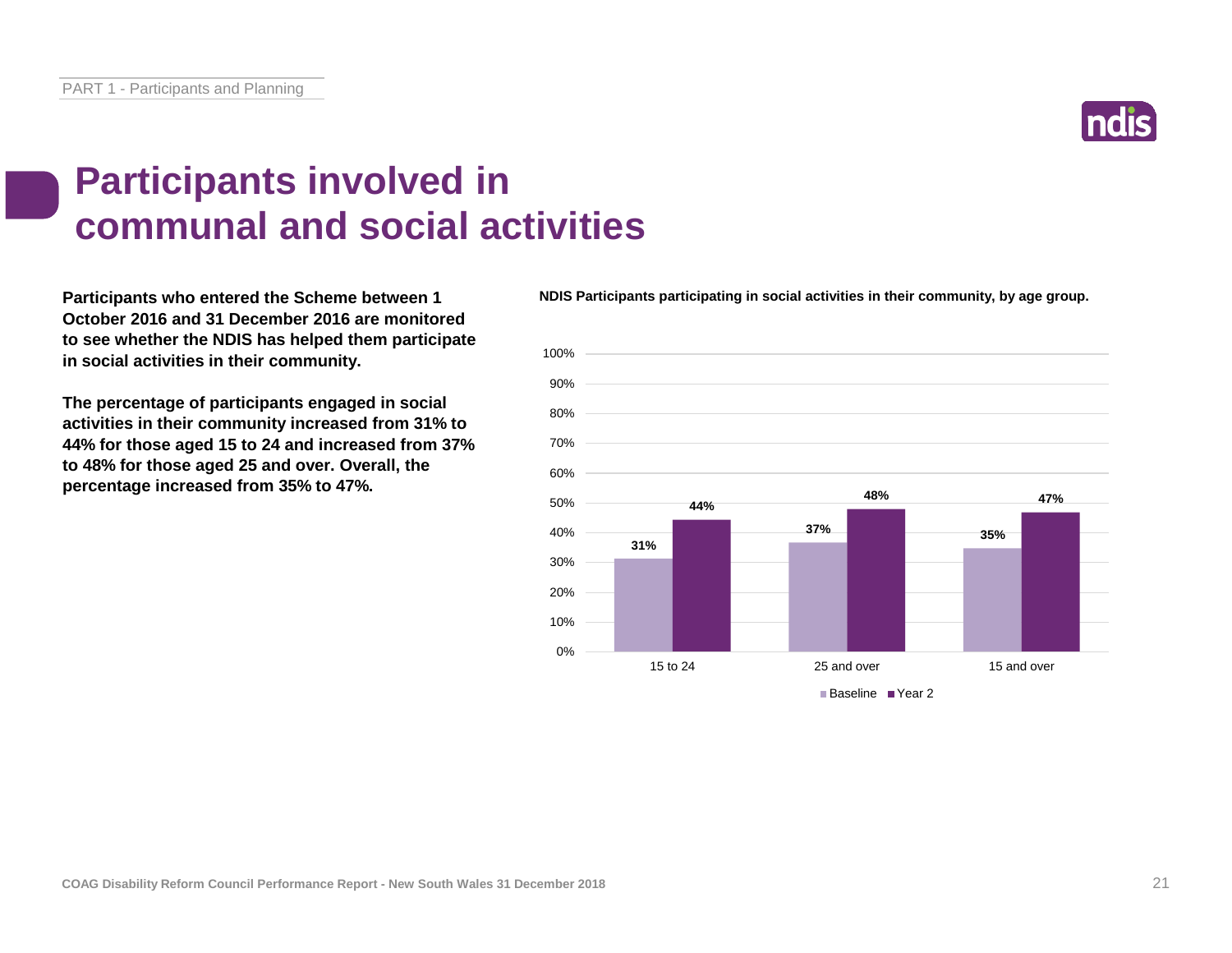

# **Participant Satisfaction**

**87% of participants rated their satisfaction with the Agency's planning process as either good or very good in the current quarter. This has decreased since the last quarter with sufficient data but remains high.** 

**A new participant satisfaction survey has been developed. Going forward it will better record the experience of NDIS participants, and their families and carers, at different stages of the participant pathway.**

**Proportion of participants describing satisfaction with the Agency's planning process as good or very good - by quarter**



Participant satisfaction under the existing survey method continues to be high, but has fluctuated at around or below the trial site level.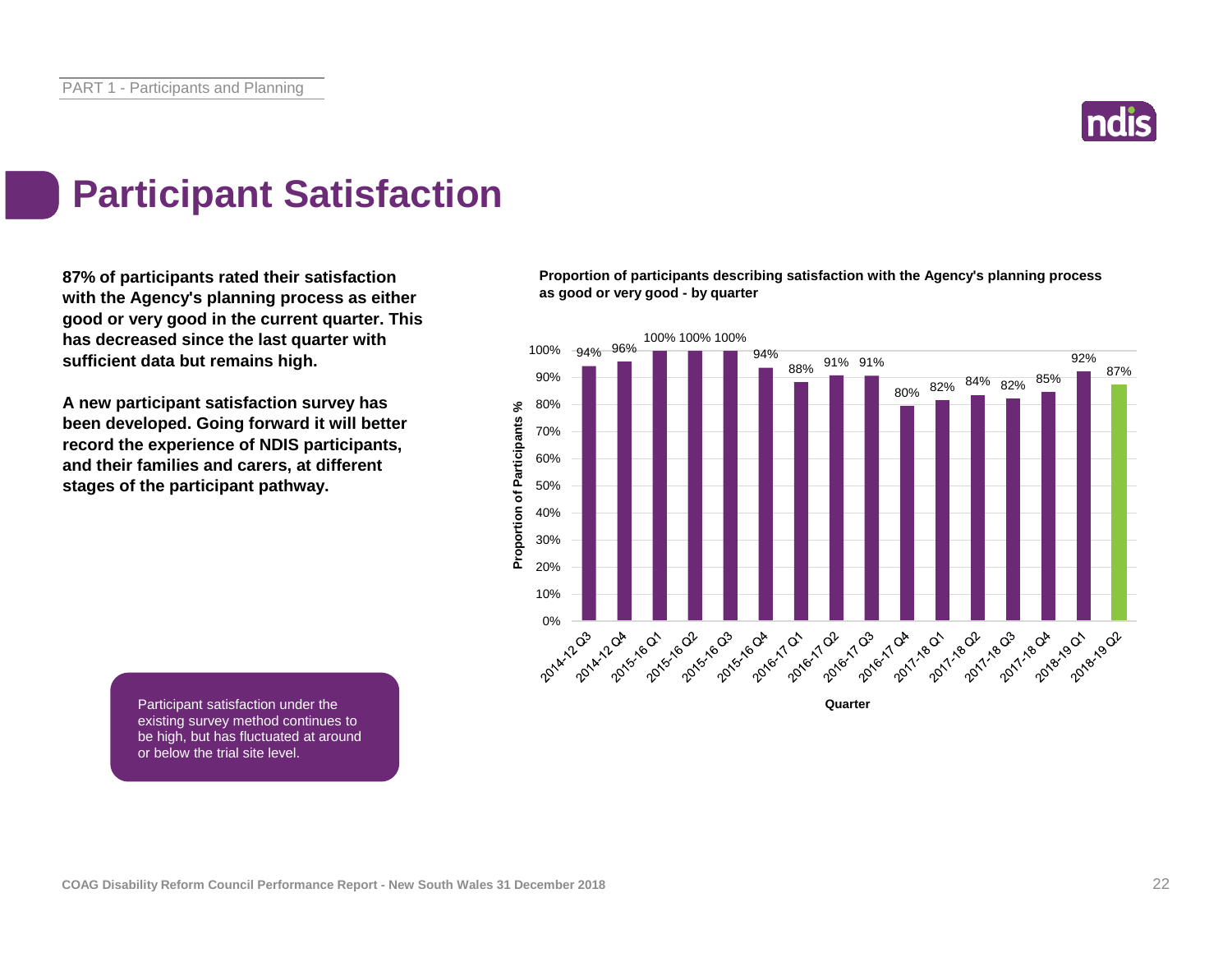# **Committed Supports and Payments**

Both committed and paid supports to participants are increasing in line with the growing scheme.

Of the \$9.6 billion that has been committed in participant plans, \$6.5 billion has been paid to date.



**New South Wales - 31 December 2018**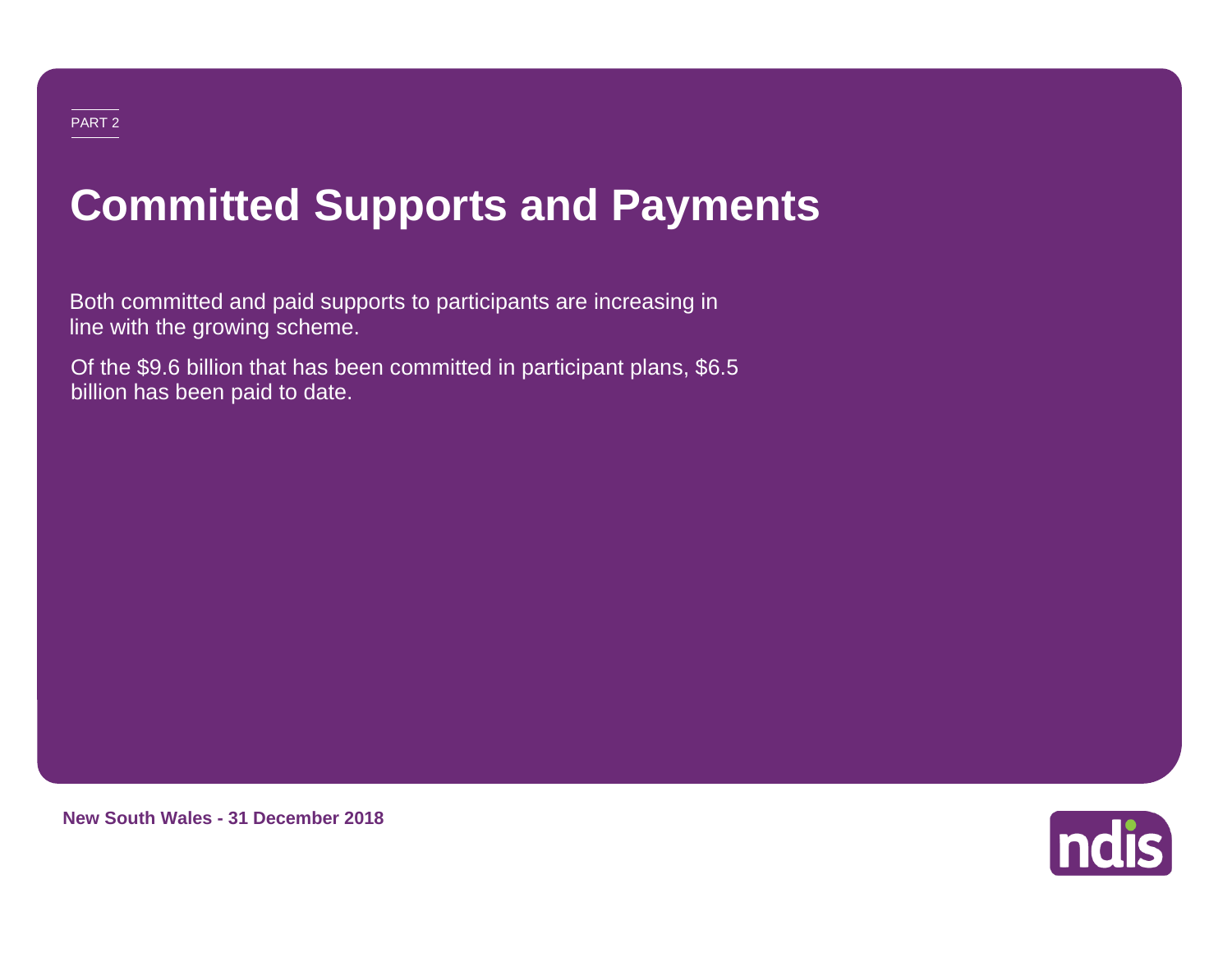# **ndis**

# **Summary**

**This section presents information on the amount committed in plans and payments to service providers and participants.**

## **Key Statistics**

## **\$6.7**

BILLION OF **COMMITTED** SUPPORTS IN RESPECT OF PRIOR FINANCIAL YEARS INCLUDING TRIAL

## **\$2.9**

BILLION OF **SUPPORTS IN** RESPECT OF 2018-19 TO DATE

\$37.4M HAS BEEN PAID TO PROVIDERS AND PARTICIPANTS FOR SUPPORTS PROVIDED IN 2013-14, \$141.3M IN 2014-15, \$257.4M IN 2015-16, \$1,212.6M IN 2016-17, \$3,064.6M IN 2017-18 AND \$1,820.6M IN 2018-19 TO DATE

OVERALL, 74% OF COMMITTED SUPPORTS WERE UTILISED IN 2013-14, 77% IN 2014-15, 74% IN 2015-16, 68% IN 2016-17 AND 71% IN 2017-18.

THE 2018-19 EXPERIENCE IS STILL EMERGING.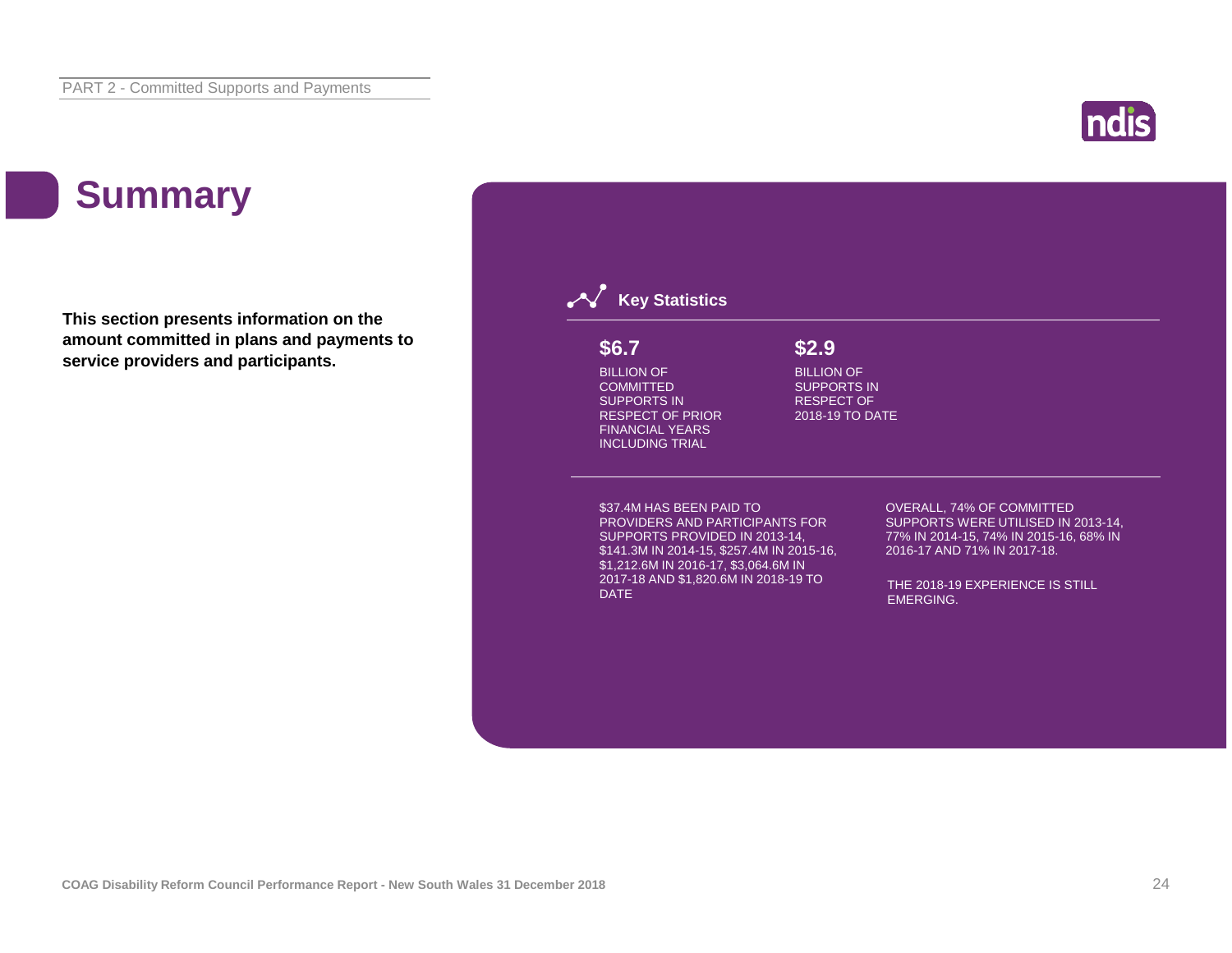

# **Committed Supports and Payments**

**Committed supports by year that the support is expected to be provided, compared with committed supports that have been used (paid).**

**Of the \$9.6 billion that has been committed in participant plans, \$6.5 billion has been paid to date.**

**In particular, for supports provided in: 2013-14: \$37.4m has been paid 2014-15: \$141.3m has been paid 2015-16: \$257.4m has been paid 2016-17: \$1,212.6m has been paid 2017-18: \$3,064.6m has been paid 2018-19 to date: \$1,820.6m has been paid** **Committed and paid by expected support year**

| <b>SMillion</b> | $2013 - 14$ | 2014-15   2015-16   2016-17 |       |         |         | $2017-18$ 2018-19 to date | Total'  |
|-----------------|-------------|-----------------------------|-------|---------|---------|---------------------------|---------|
| Total committed | 50.6        | 184.5                       | 349.4 | 1.786.0 | 4.308.3 | 2.916.2                   | 9.595.0 |
| Total paid      | 37.4        | 141.3                       | 257.4 | 1.212.6 | 3.064.6 | 1.820.6                   | 6.533.8 |

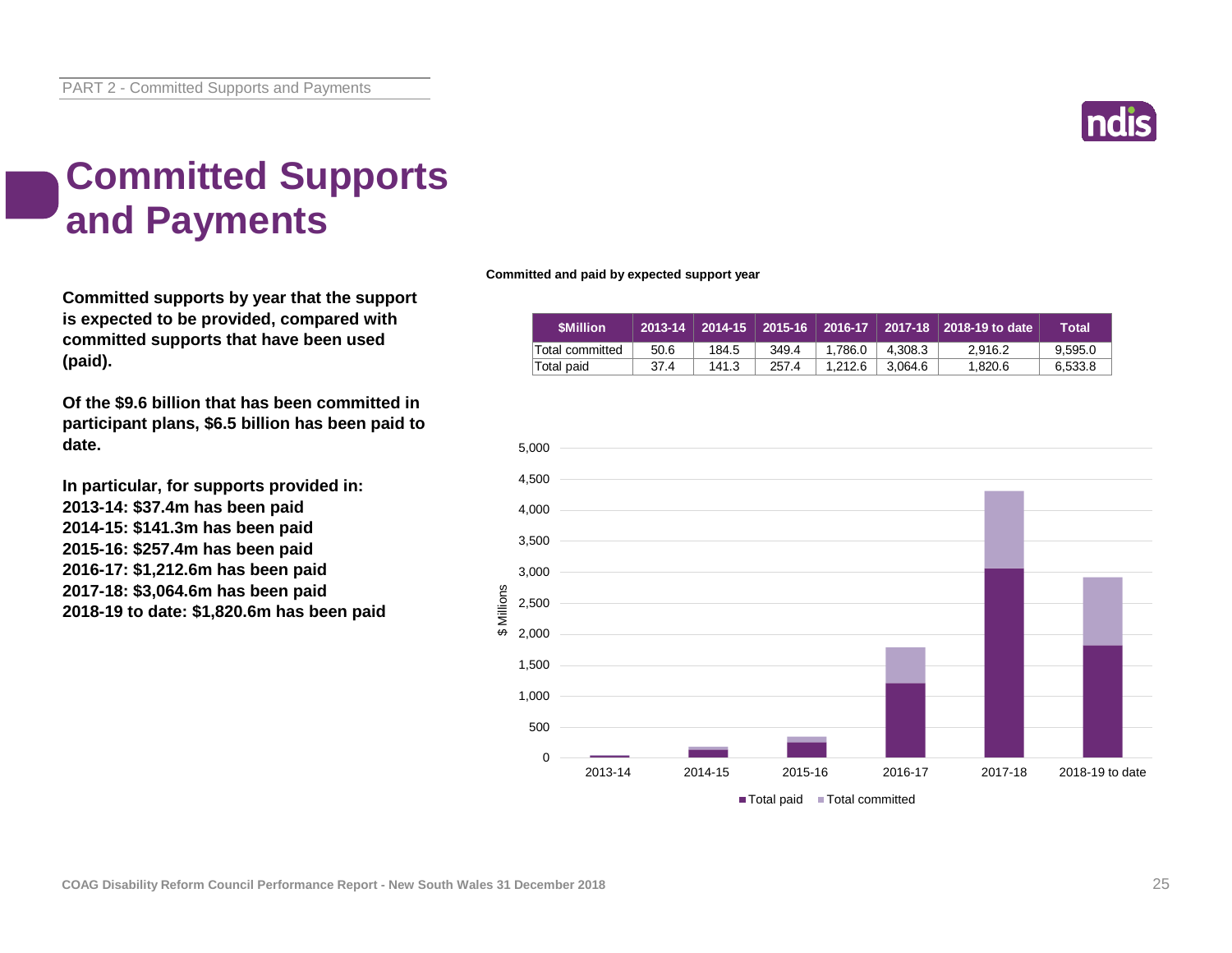

# **Committed Supports by Cost Band**

**As at 2018-19 Q2, the distribution of average annualised committed supports remained consistent with previous quarters. This is the case whether Supported Independent Living (SIL) supports are included or excluded in the figures.**



**Distribution of average annualised committed supports by cost band (including SIL)** 

**Distribution of average annualised committed supports by cost band (excluding SIL)** 

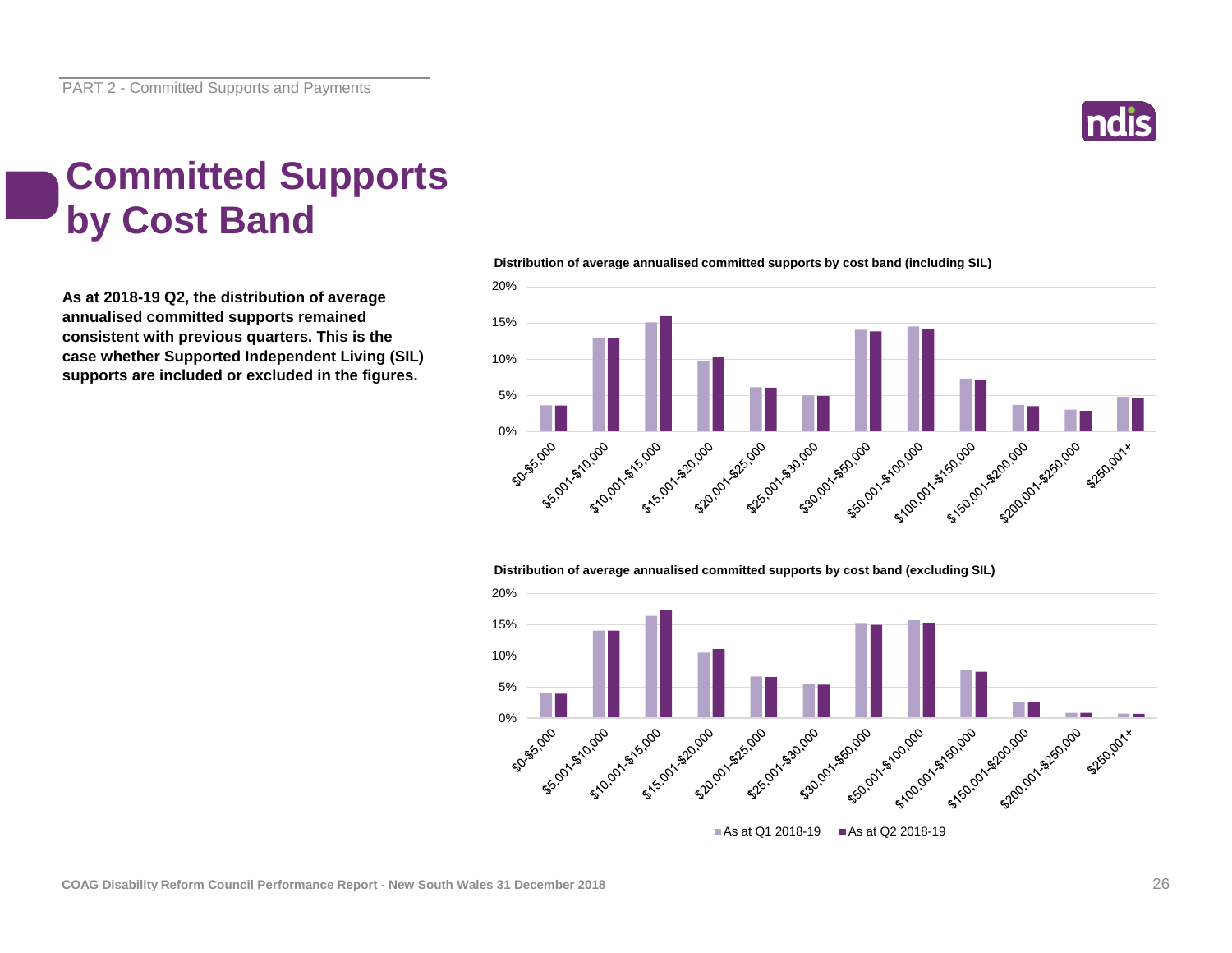

# **Committed Supports by Age Band**

**The average annualised committed supports increase at a declining rate up to age 55, and then reduce at older ages.**



**Average annualised committed supports by age band**

Note: The age eligibility requirements for the NDIS are based on the age as at the access request date. Participants with their initial plan approved aged 65+ have turned 65 since their access request was received.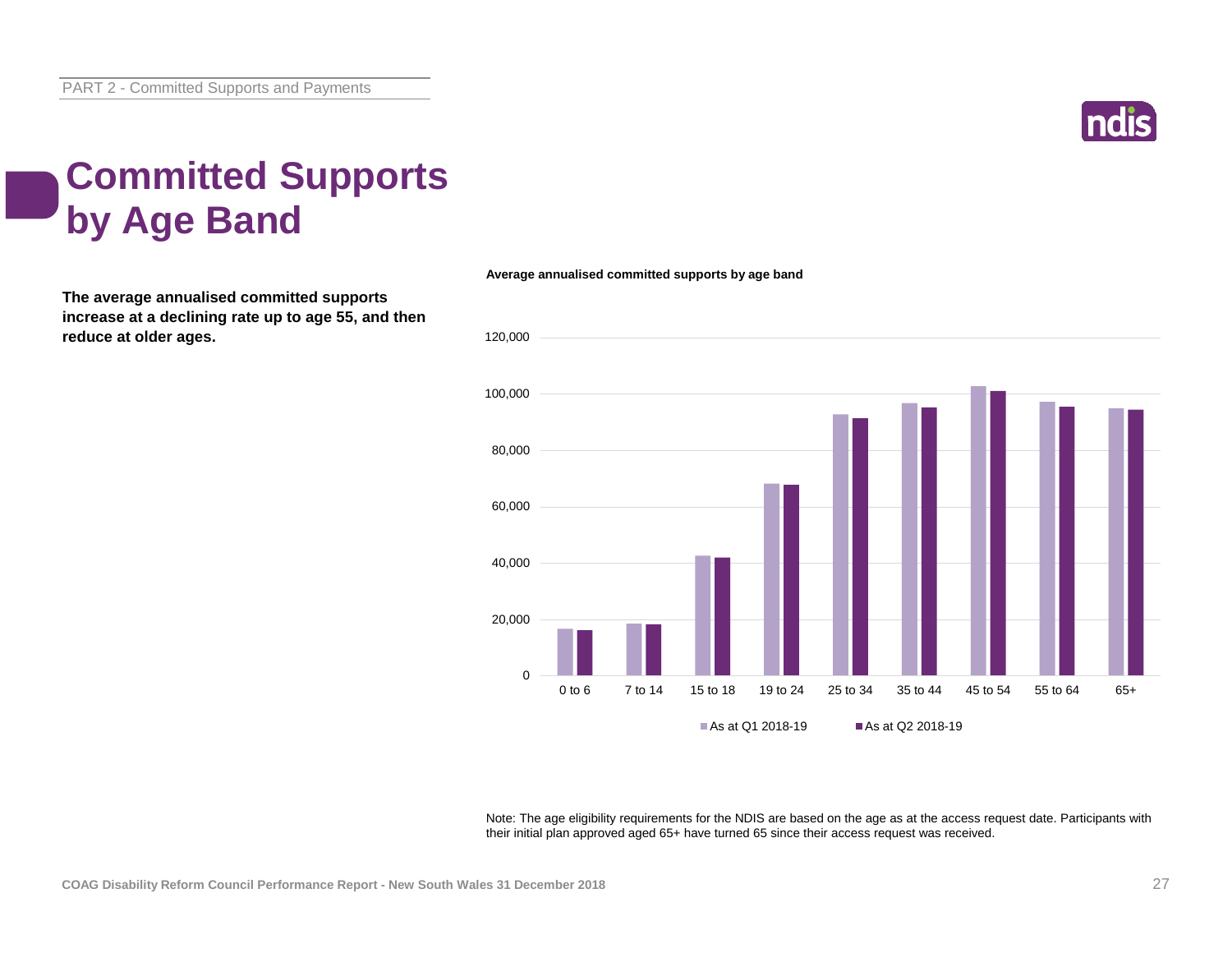

# **Committed Supports by Disability Group**

**Participants with Spinal Cord Injury, Cerebral Palsy and Acquired Brain Injury have the highest average annualised committed supports.**



### **Average annualised committed supports by primary disability group**

As at Q1 2018-19  $\blacksquare$  As at Q2 2018-19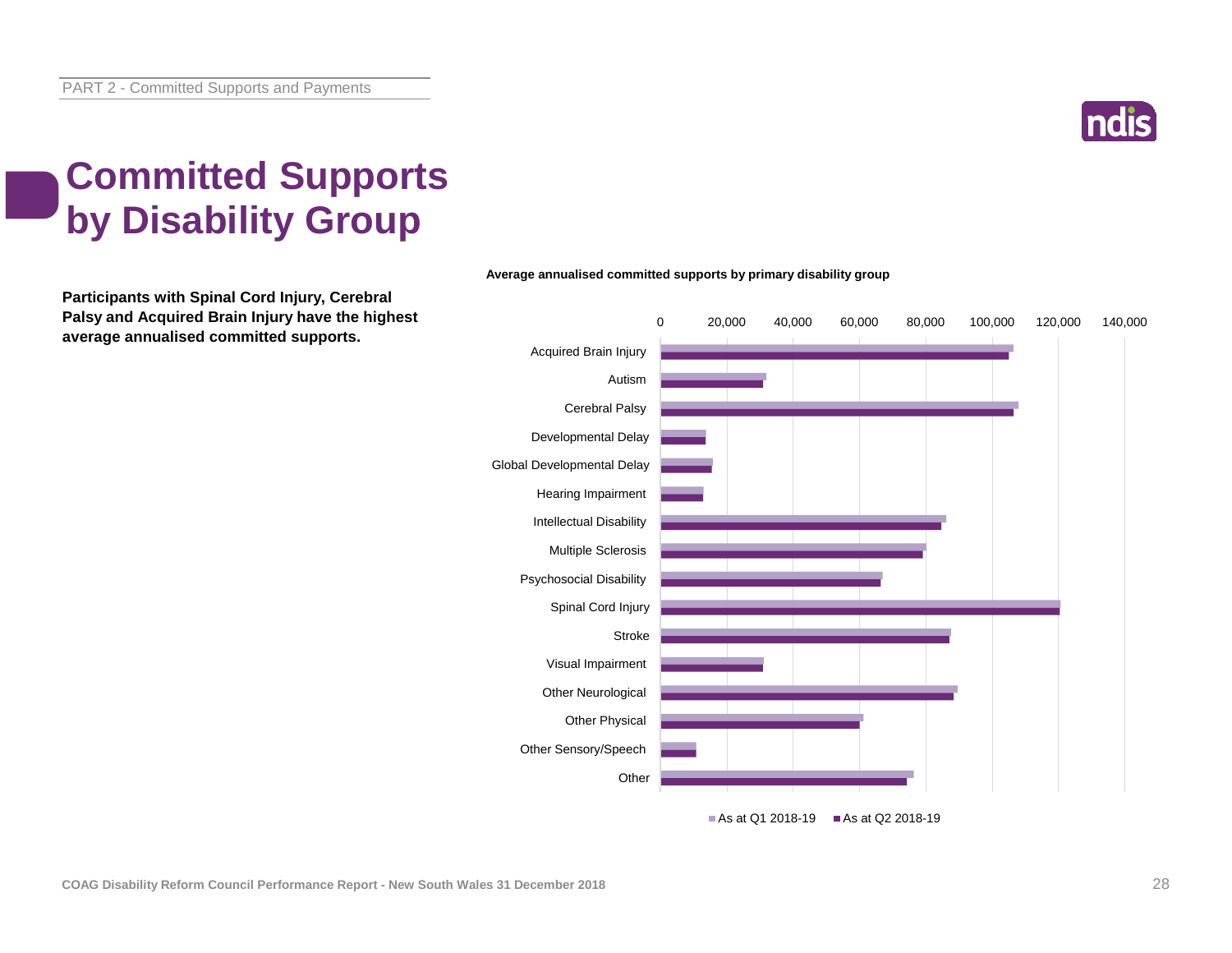

# **Committed Supports by Level of Function**

**The average annualised committed supports generally increase for participants with lower levels of function.**



**Average annualised committed supports by level of function**

As at Q1 2018-19  $\blacksquare$  As at Q2 2018-19

Note: High, medium and low function is relative within the NDIS population and not comparable to the general population.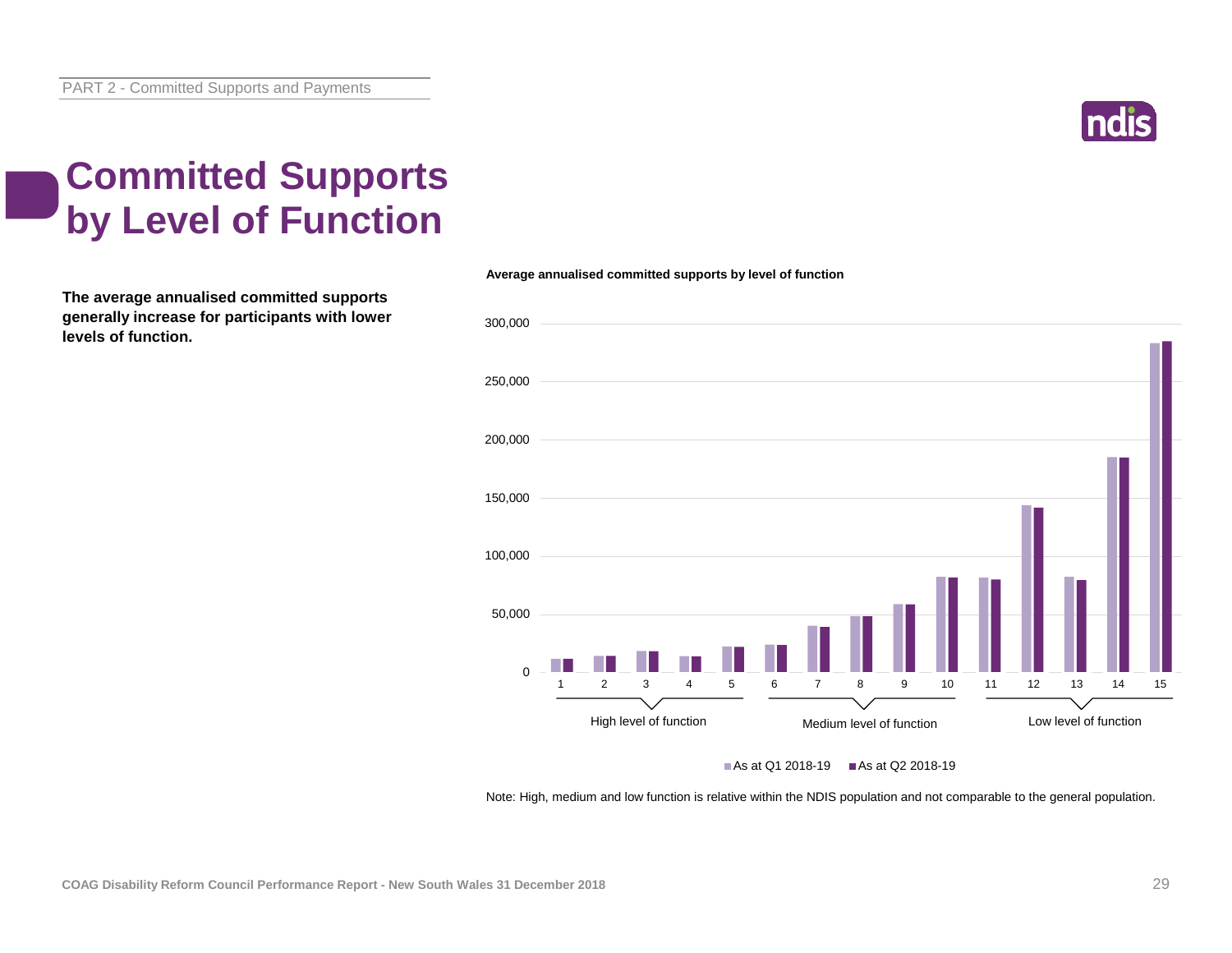

# **Utilisation of Committed Supports**

**Utilisation of committed supports by year that the support was expected to be provided as at 30 September 2018, compared with 31 December 2018.** 

**As there is a lag between when support is provided and when it is paid, the utilisation in 2018-19 will increase.**

**Lower utilisation in 2016-17 and 2017-18 is predominantly driven by the large number of participants who received their first plan in these years. Participants utilise less of their first plan compared with their second and subsequent plans, as it takes time to familiarise with the NDIS and decide which supports to use.**

The utilisation of committed supports in 2018-19 will increase further as there is a lag between when support is provided and when it is paid.

## **Utilisation of committed supports as at 30 September 2018 and 31 December 2018**

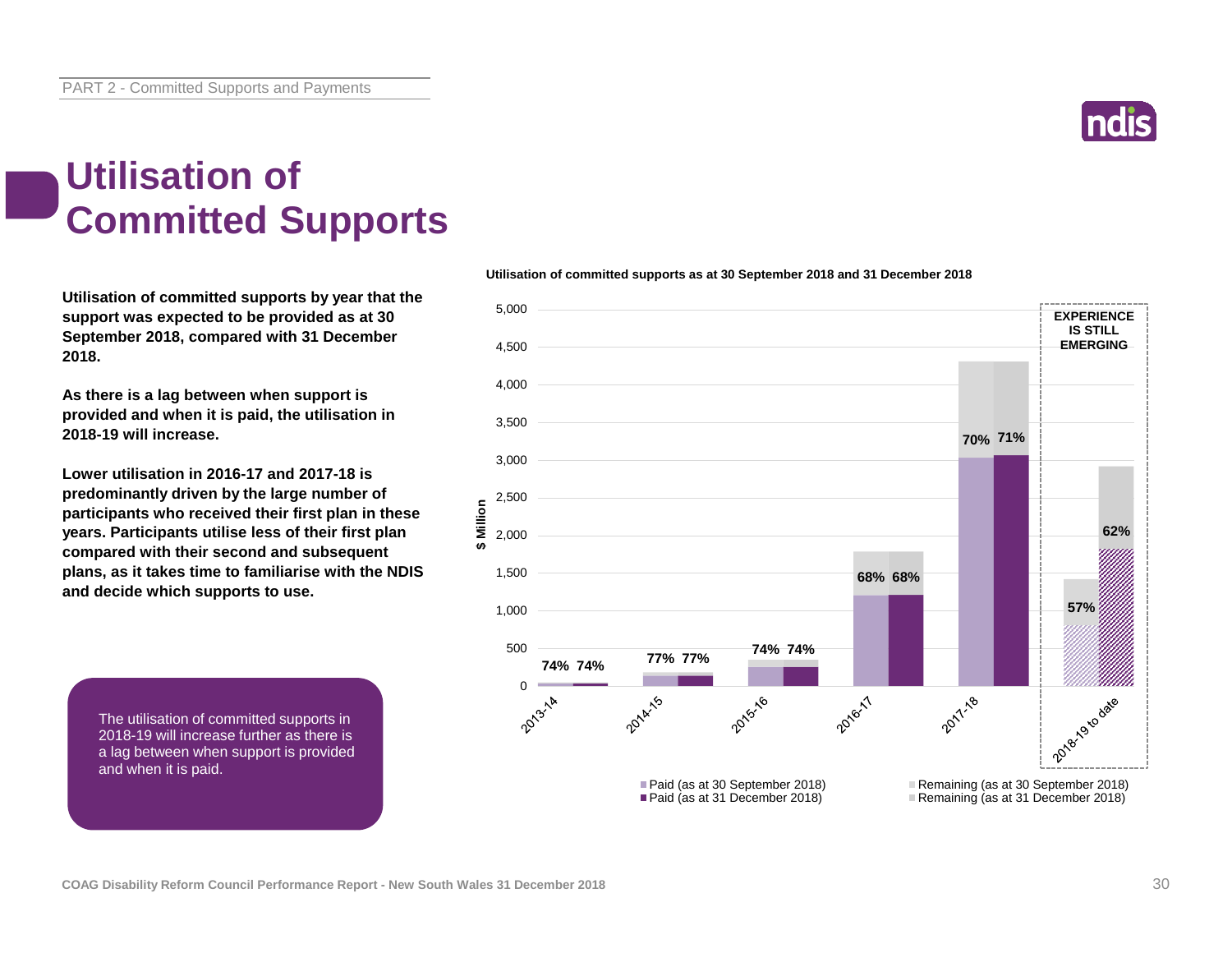# **Providers and Markets**

The new NDIS Quality and Safeguards Commission (NQSC) has been established to regulate providers in NSW and SA from 1 July 2018. The NQSC uses a 'National approach' to approve providers and thus, when a provider that has been approved in NSW or SA is verified by the NQSC, it automatically becomes an approved provider in both States.

The scale and extent of the market continues to grow, with a 2% increase in the number of providers during the quarter to 8,924.

58% of approved providers were active in New South Wales at 31 December 2018, and 42% were yet to have evidence of activity.

ndis

**New South Wales - 31 December 2018**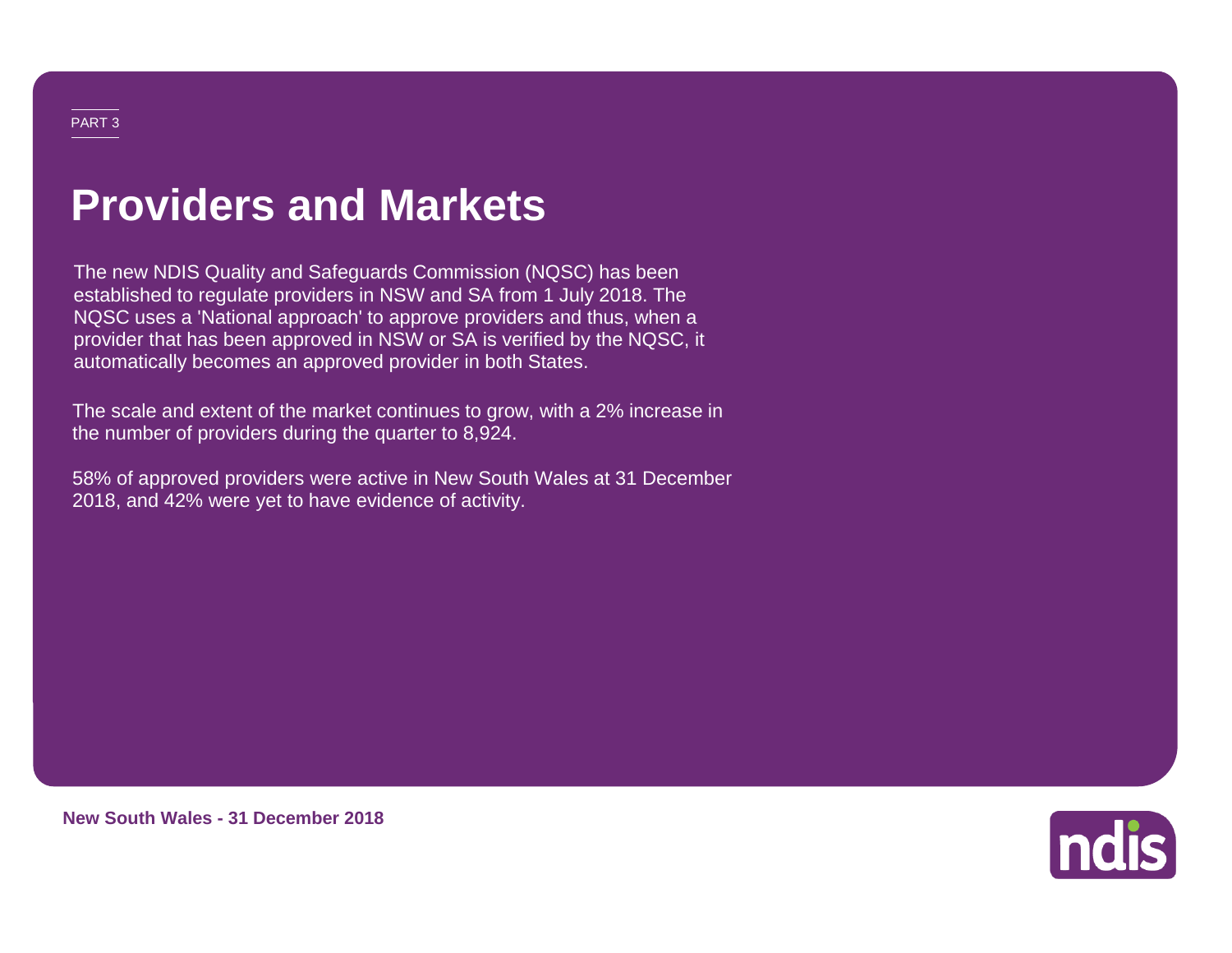# **Summary**

**This section contains information on registered service providers and the market, with key provider and market indicators presented.**

### **Provider registration**

- **To provide supports to NDIS participants, a service provider is required to register and be approved by the NDIA in States/Territories other than NSW and SA.**
- **Since 1 July 2018, providers in NSW and SA register with the NQSC by submitting a registration request, indicating the types of support (registration groups) they are accredited to provide.**

### **How providers interact with participants**

- **NDIS participants have the flexibility to choose the providers who support them.**
- **Providers are paid for disability supports and services provided to the participants.**

## **Key Statistics**

## **8,924 85-95% 44%**

APPROVED PROVIDERS, 58% OF WHICH WERE ACTIVE IN NEW SOUTH WALES AT 31 DECEMBER 2018

OF SERVICE PROVIDERS ARE INDIVIDUALS/SOLE TRADERS

### THERAPEUTIC SUPPORTS HAS THE HIGHEST NUMBER OF APPROVED SERVICE PROVIDERS, FOLLOWED BY HOUSEHOLD TASKS AND ASSISTANCE **WITH** TRAVEL/TRANSPORT ARRANGEMENTS

The new NDIS Quality and Safeguards Commission (NQSC) has been established to regulate providers in NSW and SA from 1 July 2018. The NQSC uses a 'National approach' to approve providers and thus, when a provider that has been approved in NSW or SA is verified by the NQSC, it automatically becomes an approved provider in both States.

OF PAYMENTS MADE BY THE NDIA ARE RECEIVED BY 25% OF **PROVIDERS** 

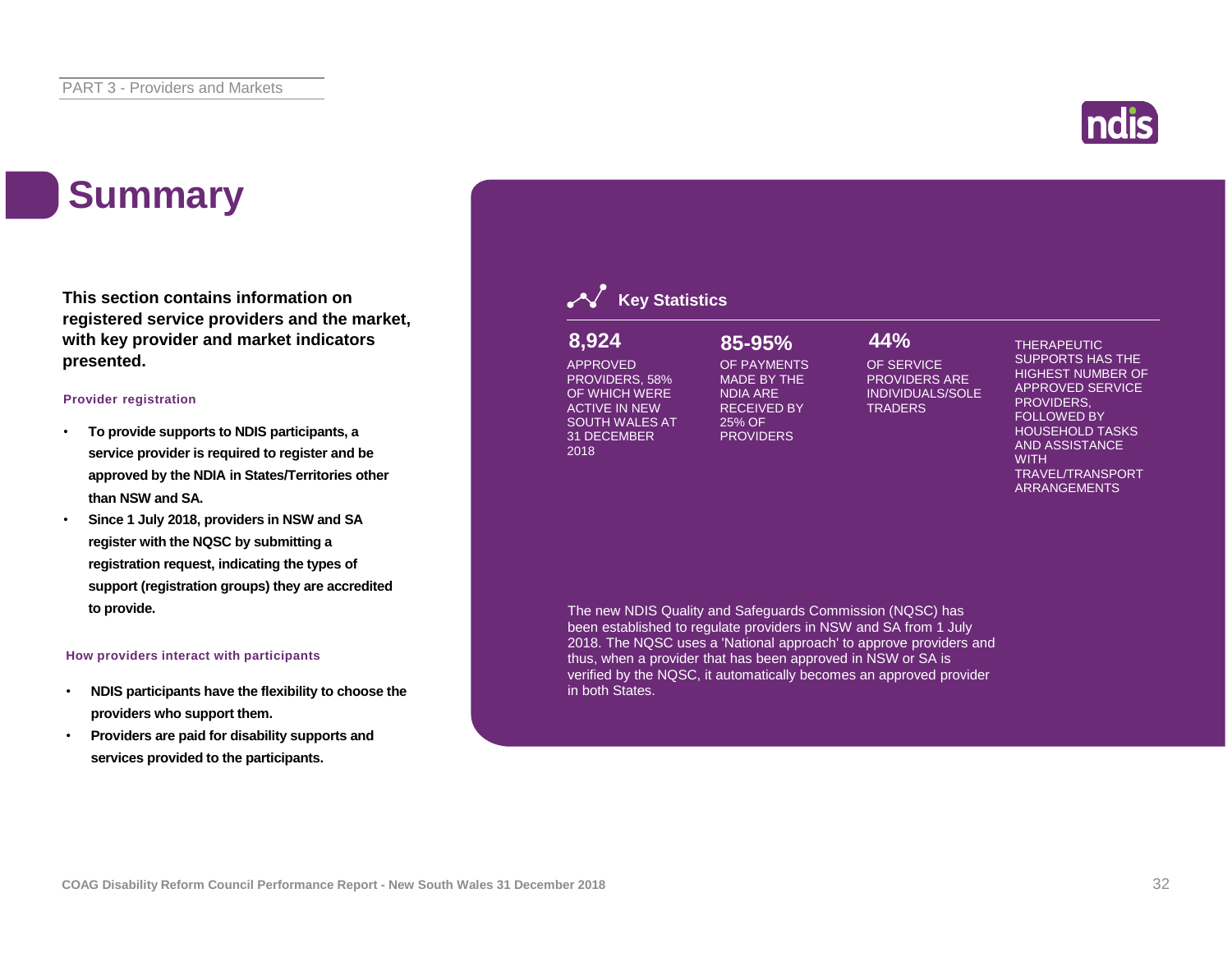## **Providers over time**

**As at 31 December 2018, there were 8,924 registered service providers, of which 3,962 were individual/sole trader operated businesses and 4,962 were companies or organisations.**



The NQSC uses a 'National approach' to approve providers and thus, when a provider that has been approved in NSW or SA is verified by the NQSC, it automatically becomes an approved provider in both States.

## **Approved providers over time by type of provider**



44% of approved service providers are individuals/sole traders.

The number of approved service providers increased by 2% from 8,760 to 8,924 in the quarter.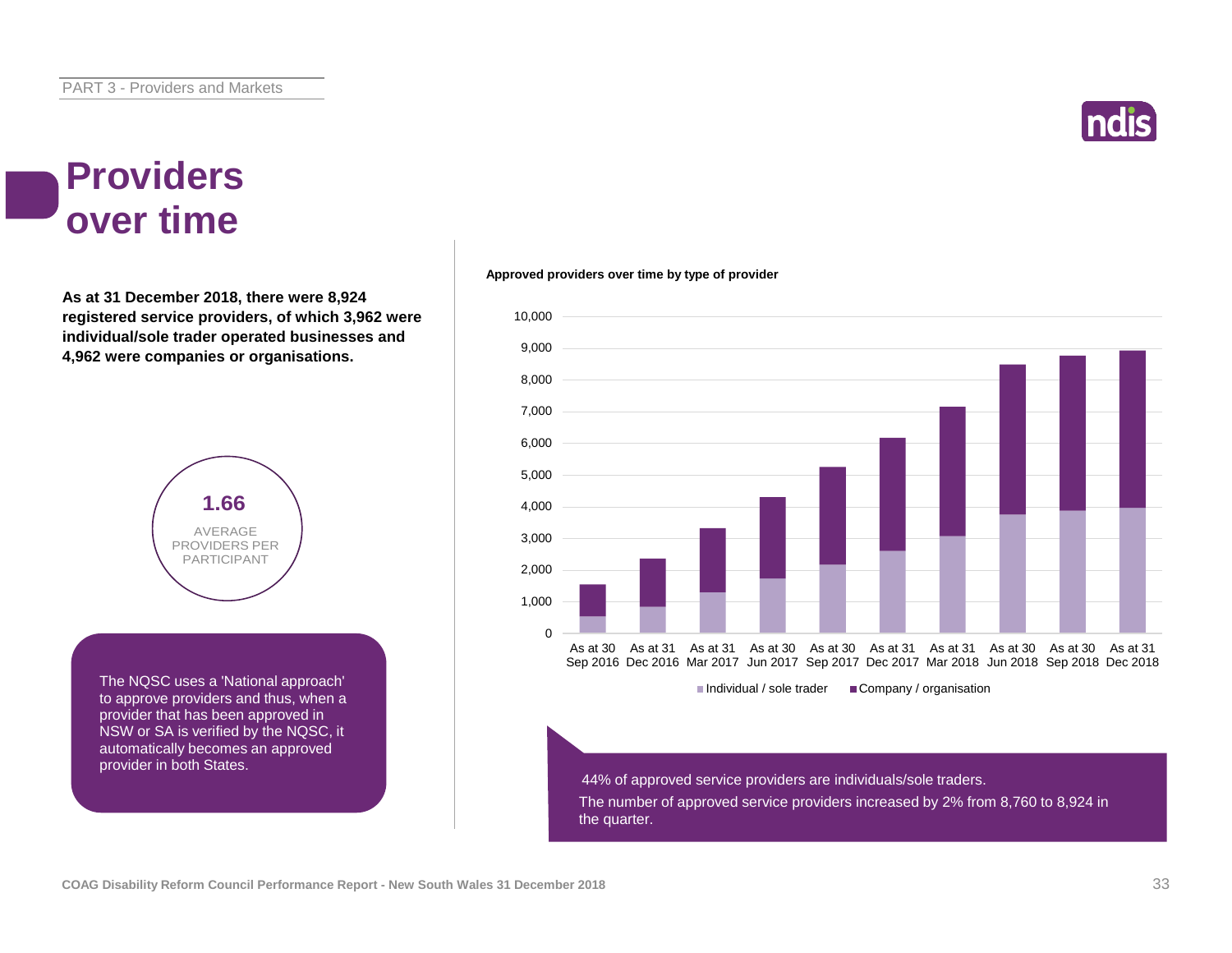

# **Proportion of Active Providers**

**Change in the activity status of providers.**

**As at 31 December 2018, 58% of providers have been active and 42% were yet to have evidence of activity. Of all providers, 1,077 began delivering new supports in the quarter.**





**Not yet active (42%)**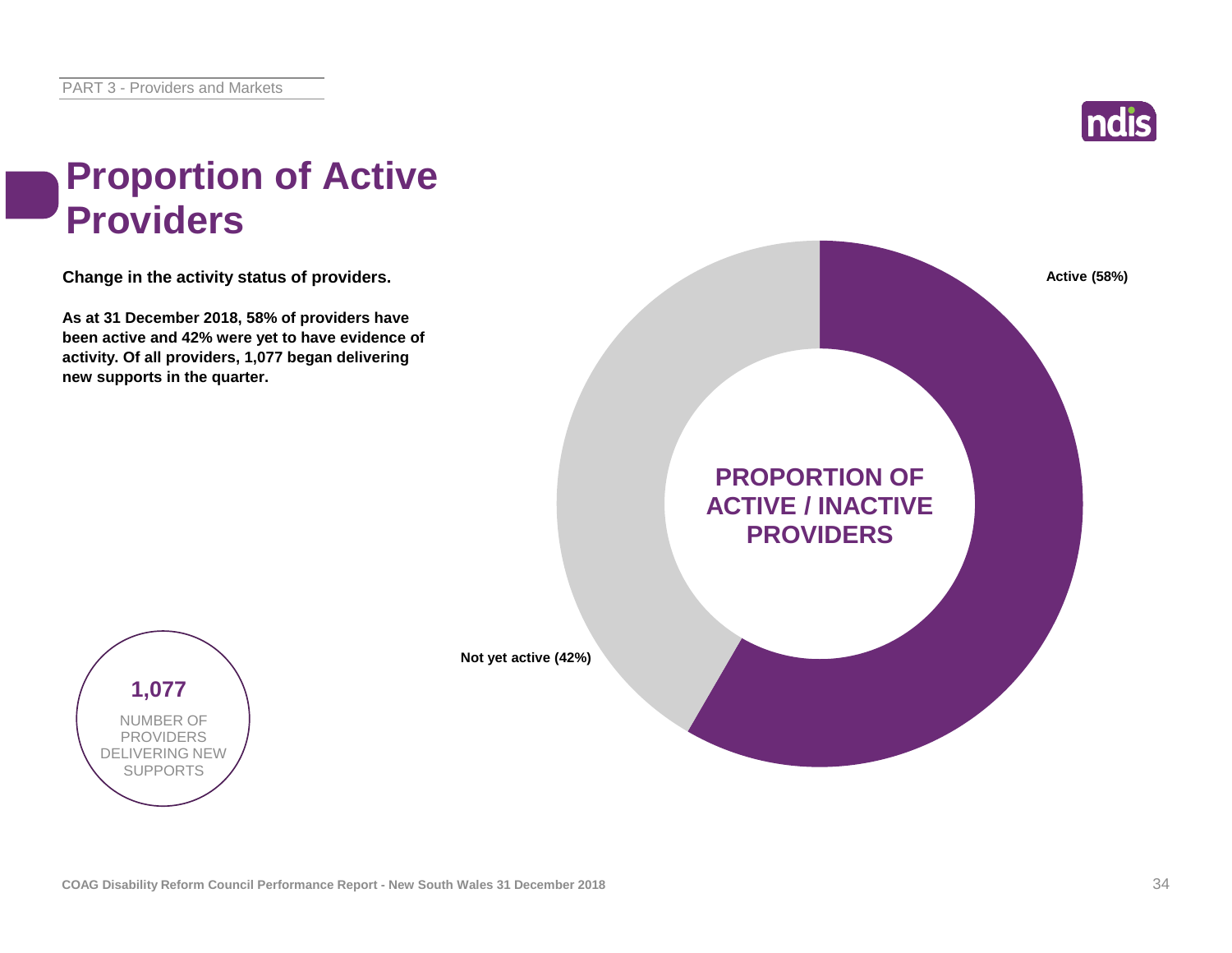

# **Approved Registration groups**

**The number of approved providers has Approved providers by registration group and percentage change over the quarter increased slightly for most registration groups over the quarter.**

10% Assistance Animals ssistance services Assistance with daily life tasks in a group or shared living arrangement 6% Assistance services Assistance with travel/transport arrangements 2% 5% Daily Personal Activities 4% Group and Centre Based Activities 3% High Intensity Daily Personal Activities 2% Household tasks Interpreting and translation 2% Participation in community, social and civic activities 5% 2% Assistive equipment for recreation 3% Assistive products for household tasks Assistive Technology Assistive Technology Assistance products for personal care and safety 3% 2% Communication and information equipment 2% Customised Prosthetics Hearing Equipment **College** 3% 0% Hearing Services 3% Personal Mobility Equipment Specialised Hearing Services | 7% Vision Equipment  $\blacksquare$  2% Assistance in coordinating or managing life stages, transitions and supports 6% Capacity Building Services Capacity Building Service Behaviour Support 3% 2% Community nursing care for high needs 5% Development of daily living and life skills 2% Early Intervention supports for early childhood 2% Exercise Physiology and Physical Wellbeing activities 3% Innovative Community Participation  $= 2%$ Specialised Driving Training 2% Therapeutic Supports 2% Home modification design and construction Capital services  $-1%$ Specialised Disability Accommodation Vehicle Modifications 2% -2% Management of funding for supports in participants plan Registration Groups Support Coordination 3% Other 3% Assistance to access and/or maintain employment and/or education Specialised Supported Employment 4%

Accommodation / Tenancy Assistance

3%

0 500 1,000 1,500 2,000 2,500 3,000 3,500 4,000 4,500 5,000

**The registration groups with the largest numbers of approved providers continue to grow:**

**• Therapeutic Supports: from 4,218 to 4,313 (2% increase)**

**• Household Tasks: from 2,411 to 2,458 (2% increase)**

**• Assistance with travel/transport arrangements: from 1,715 to 1,753 (2% increase)**

**• Assistance products for personal care and safety: from 1,335 to 1,379 (3% increase)**

**• Early Intervention supports for early childhood: from 1,311 to 1,340 (2% increase)**

As at 31 December 2018 As at 30 September 2018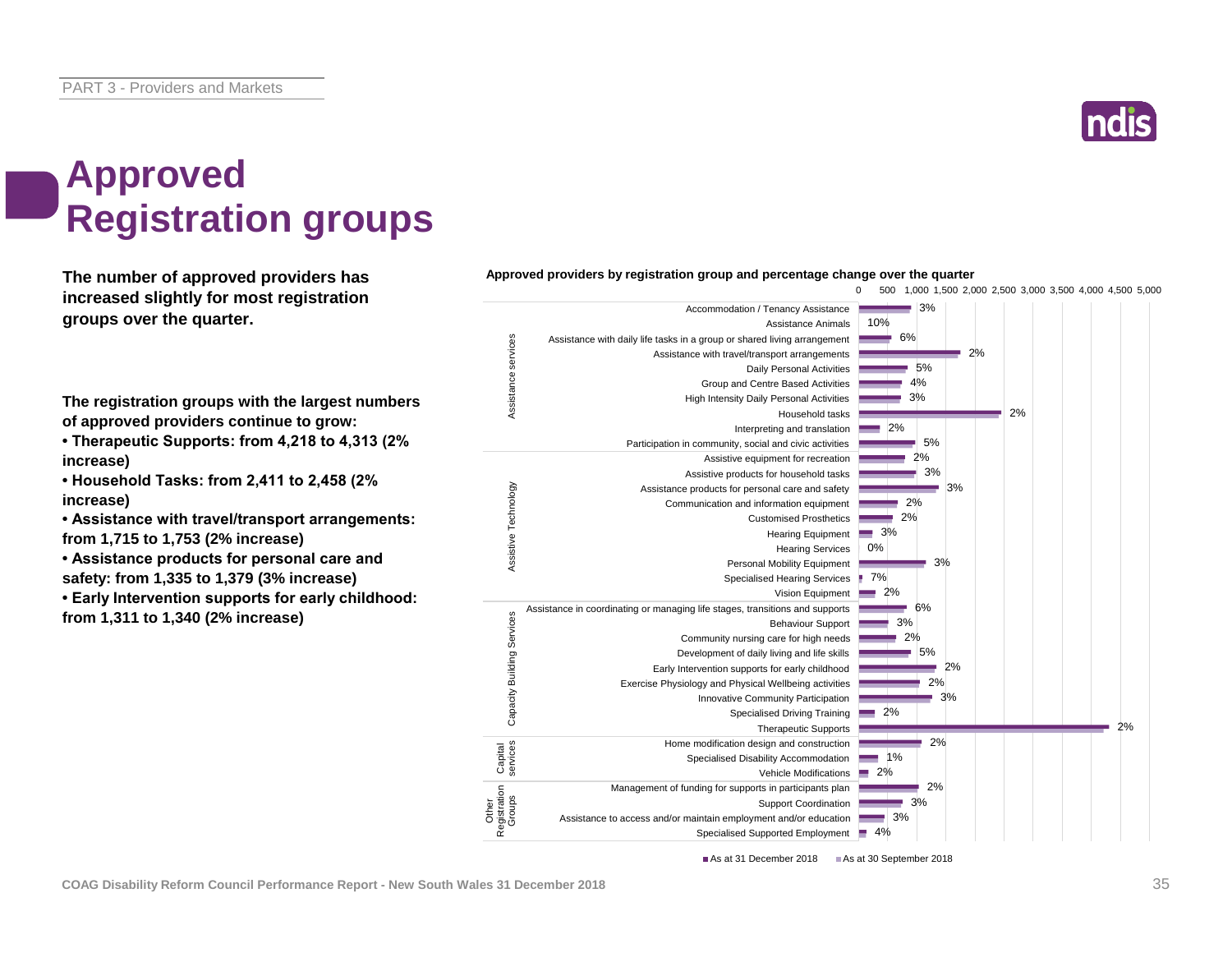

# **Active Registration groups**

**The number of active providers in each registration group has increased for most registration groups over the quarter.**

**The registration groups with the largest numbers of active providers continue to grow:**

**• Therapeutic Supports: from 2,593 to 2,718 (5% increase)**

**• Household tasks: from 1,145 to 1,225 (7% increase)**

**• Participation in community, social and civic activities: from 691 to 719 (4% increase)**

**• Early Intervention supports for early childhood: from 616 to 644 (5% increase)**

**• Daily Personal Activities: from 593 to 626 (6% increase)**

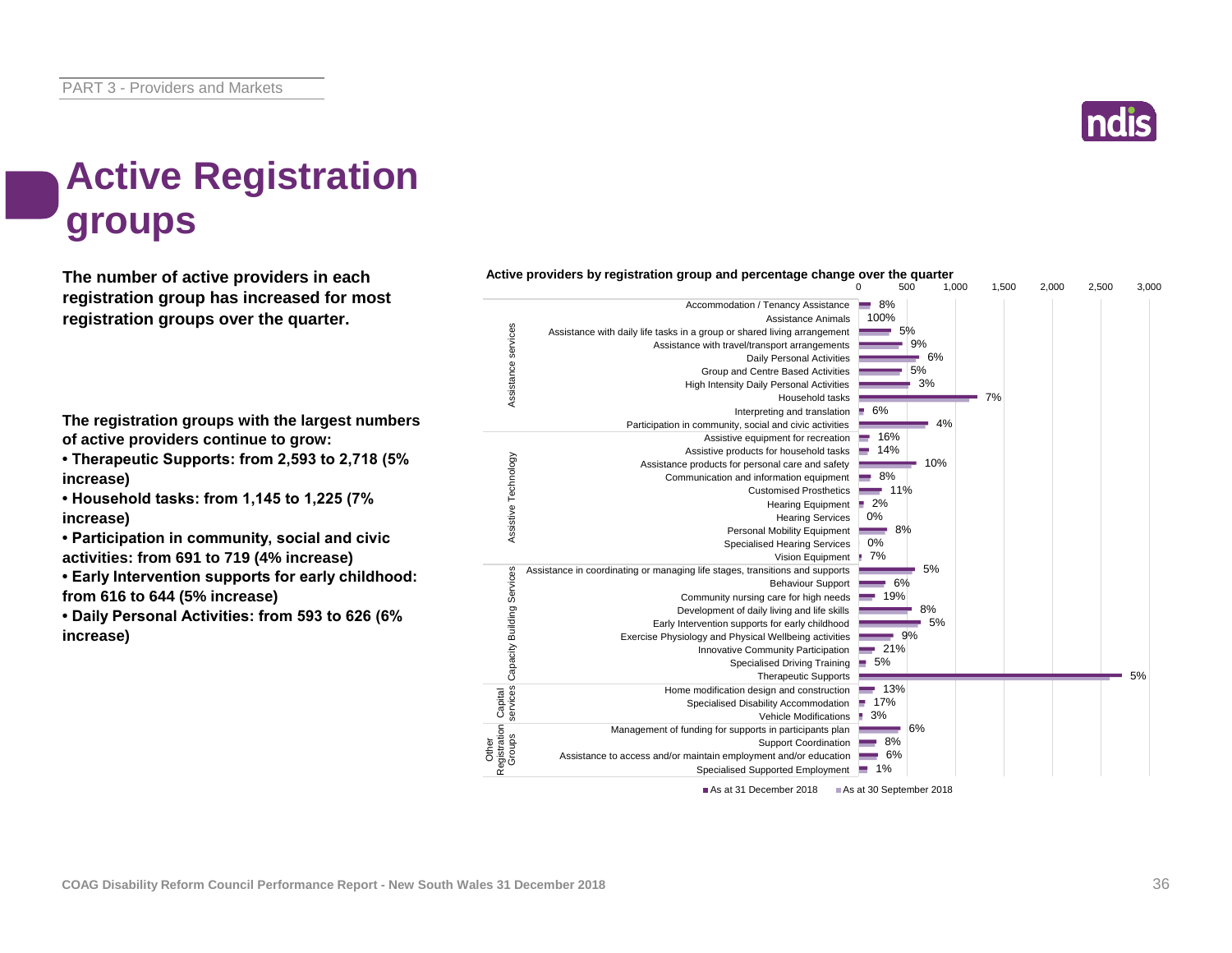

# **Market share of top providers**

**25% of service providers received 85-95% of Market share of the top 25% of providers by registration group. the dollars paid for major registration groups.**



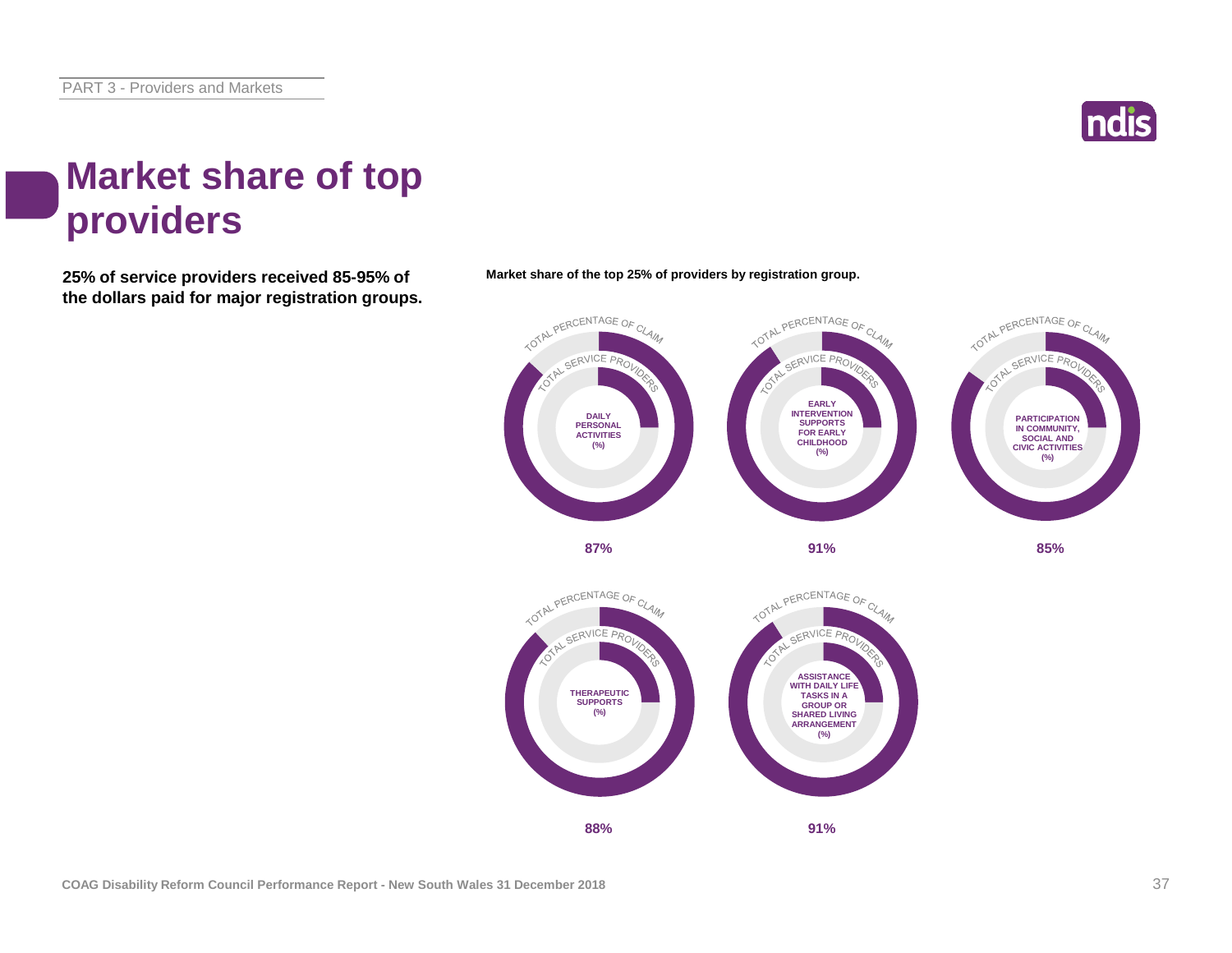# **Information, Linkages and Capacity Building**

Information, Linkages and Capacity Building was covered in the national version of the COAG Quarterly Performance Report.



**New South Wales - 31 December 2018**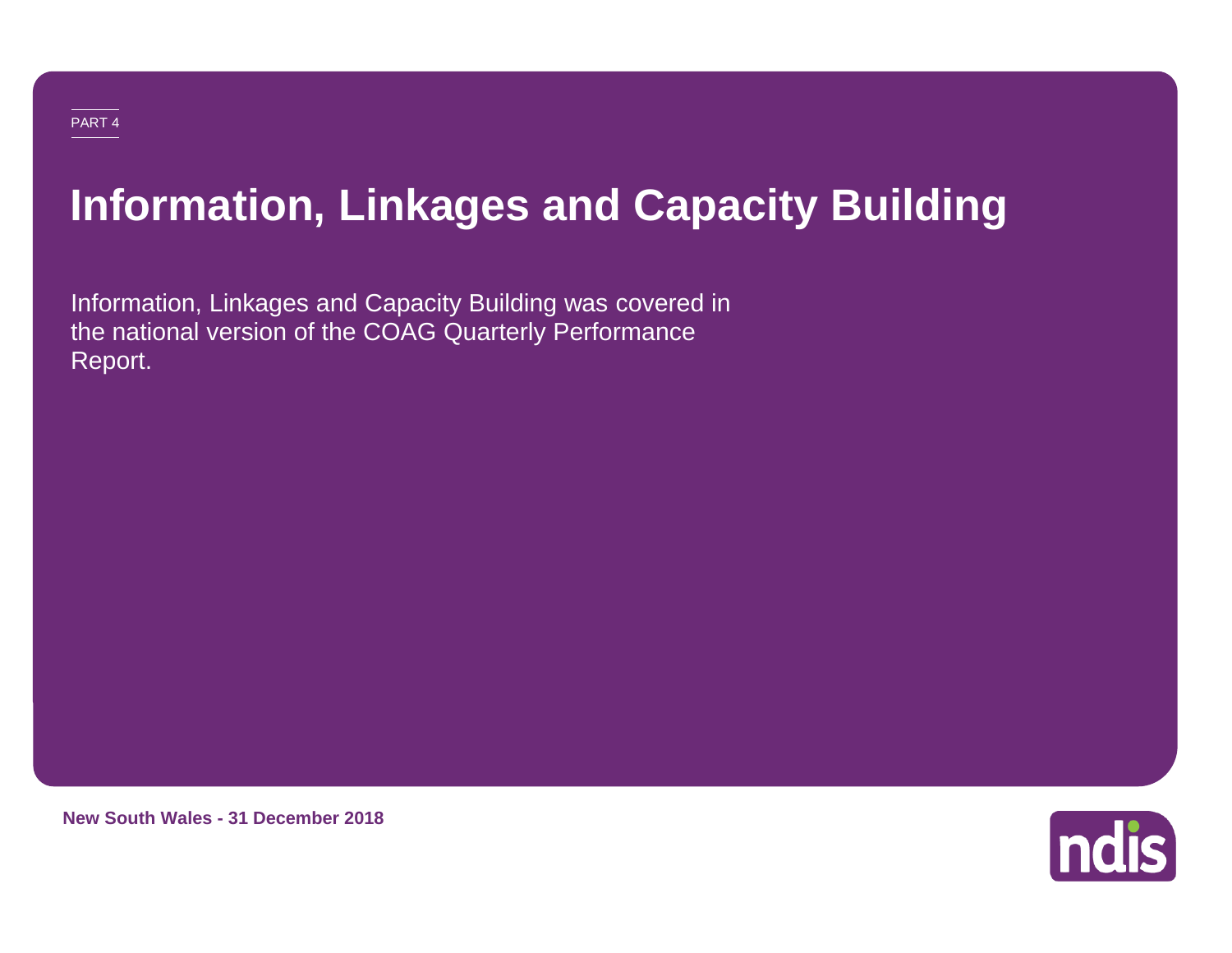## PART 5

# **Mainstream Interface**

The proportion of participants entering in the current quarter and accessing mainstream services is slightly lower compared to prior quarters.

**New South Wales - 31 December 2018**

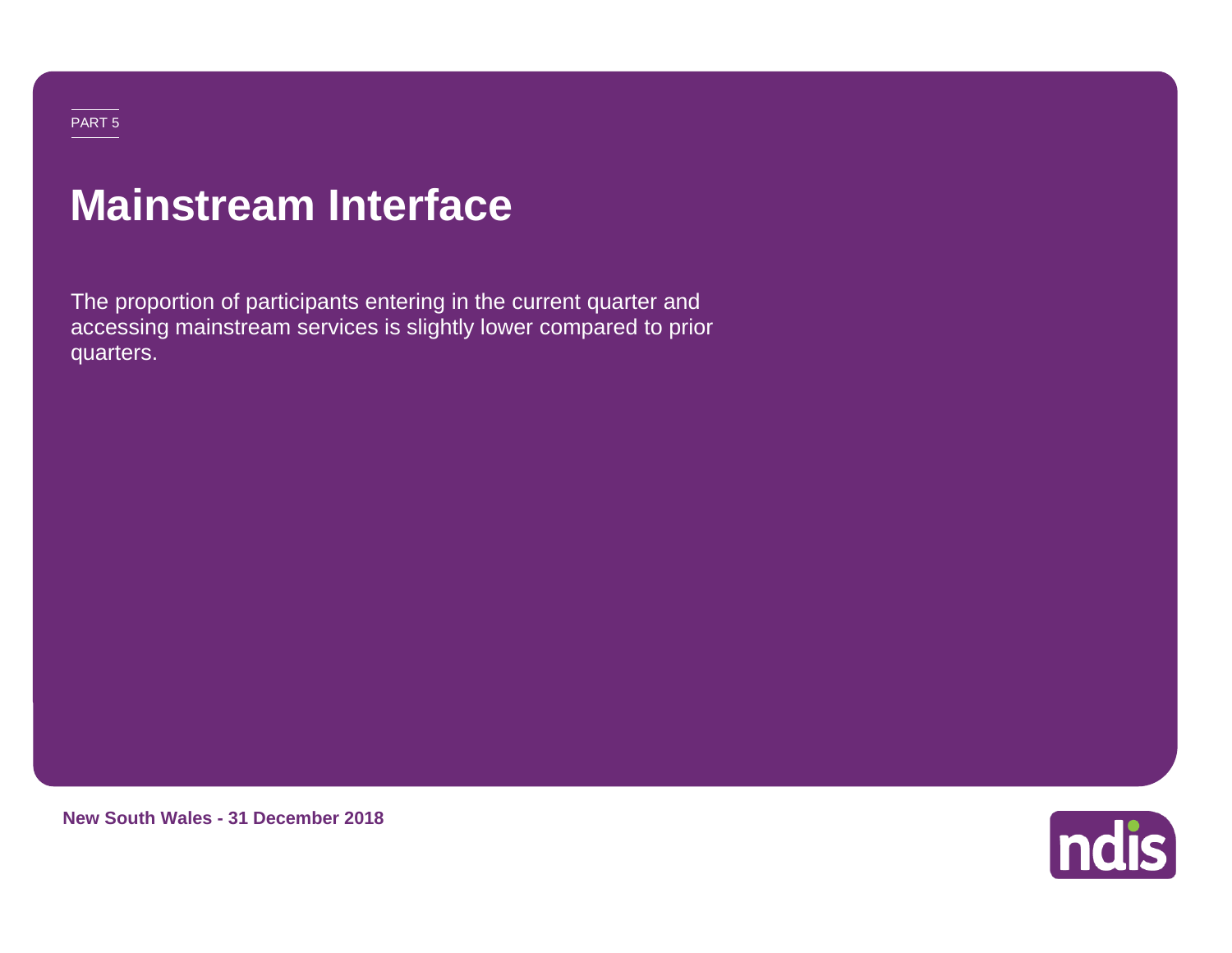

# **Mainstream Interface**

**92% of active participants with a plan approved in 2018-19 Q2 access mainstream services, a slight decrease from prior quarters. Participants are accessing mainstream services predominantly for health and wellbeing, lifelong learning and daily activities.**